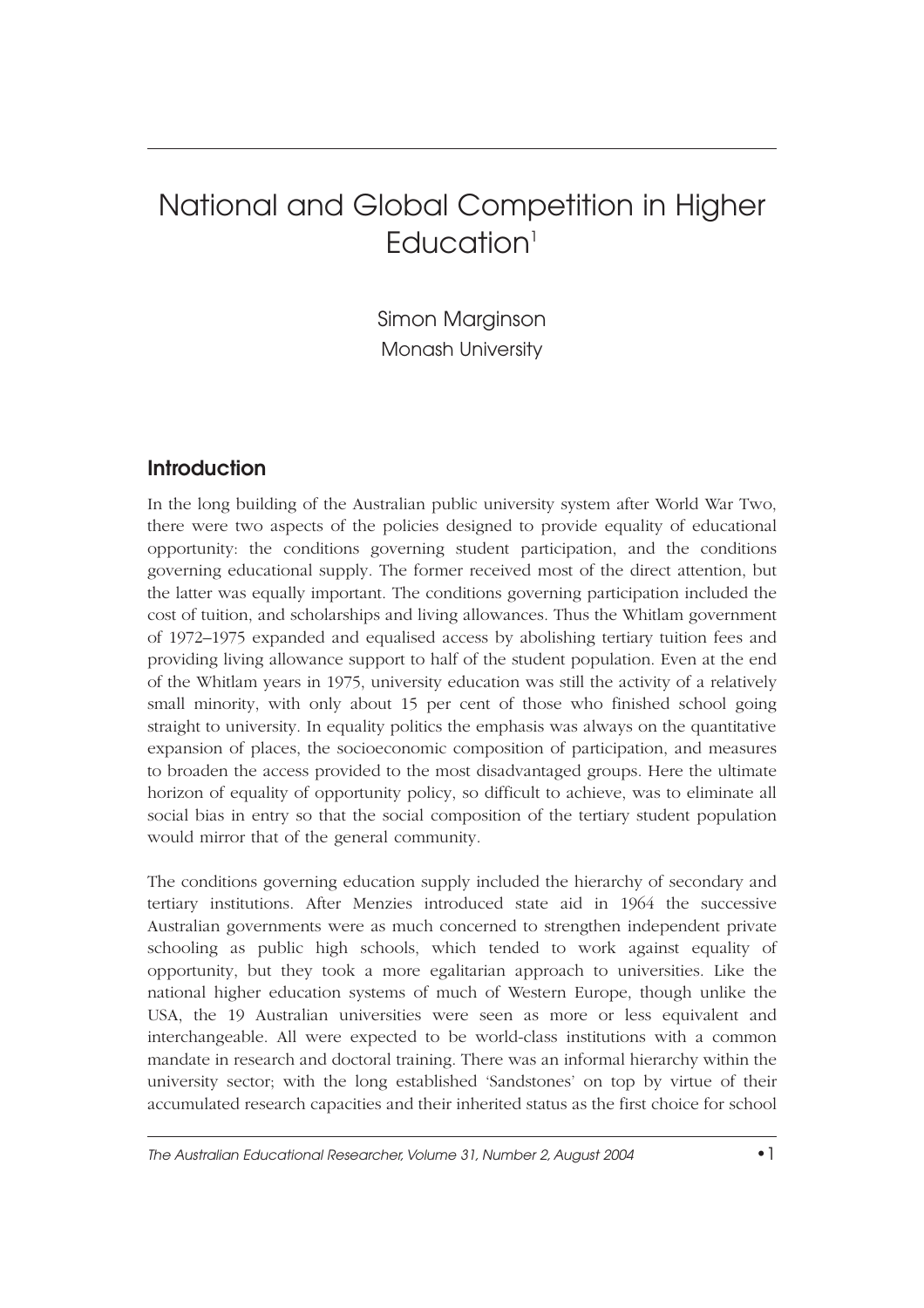leavers, and the newest universities at the bottom. However, while the universities competed with each other for academic prestige, as universities do, there was little economic competition as such. Universities were more than 90 per cent government funded, and the principal form of support for research activity was not project grants subject to competitive submissions, but the Commonwealth operating funding provided on the same basis to all institutions, which was relatively generous by later standards. This factor more than any other allowed the emerging universities to acquire world-class credentials quickly. By the late 1970s some postwar universities had accumulated strong reputations for innovative research and more student-focused teaching, and/or for organisational design, and threatened to challenge the status of the Sandstones. In the 1980s the best work in the field of education was often at new universities such as Deakin. In this respect the university hierarchy was contestable, not because it was subject to market competition – which would inevitably have favoured those universities that started the race in the strongest position – but because of the public funding regime and the deliberate policy of building capacity in the newer universities.

## **Marketisation policies**

The principle of equality of opportunity continued to order educational programs into the 1980s. Nevertheless, even while educational theorists and policy makers were exploring the limits and contradictions of equality of opportunity programs, the operating conditions were being transformed by two different but overlapping sets of changes. The first set of changes was Commonwealth government marketisation; the second set was constituted by globalisation.

In 1984 and 1985 a new policy discussion began, inspired by the neo-liberal 'revolution' and policies of privatisation and deregulation set in train by the Thatcher government in the UK. In the coordinating departments of Treasury, Finance and Prime Minister and Cabinet a consensus emerged that Australia should expand tertiary participation but could no longer afford free tertiary education. It was believed that an increase in the element of market competition via tuition fees, industry funding, international marketing and private universities would produce a more efficient system. In this world view, the goal of equality of opportunity was less important; and policy interventions designed to achieve greater equality of condition were often seen as an unwarranted interference in a natural competitive market. In 1986 a Higher Education Administration Charge (HEAC) of \$250 per full-time student was pressed on an unwilling Tertiary Education Commission, which knew this was the thin edge of the wedge; and in 1988 the Higher Education Contribution Scheme (HECS) was announced. The HECS was a uniform charge levied on all university students and paid to the government, not a market fee; and it was implemented by reforming Minister John Dawkins in order to finance the desired quantitative expansion in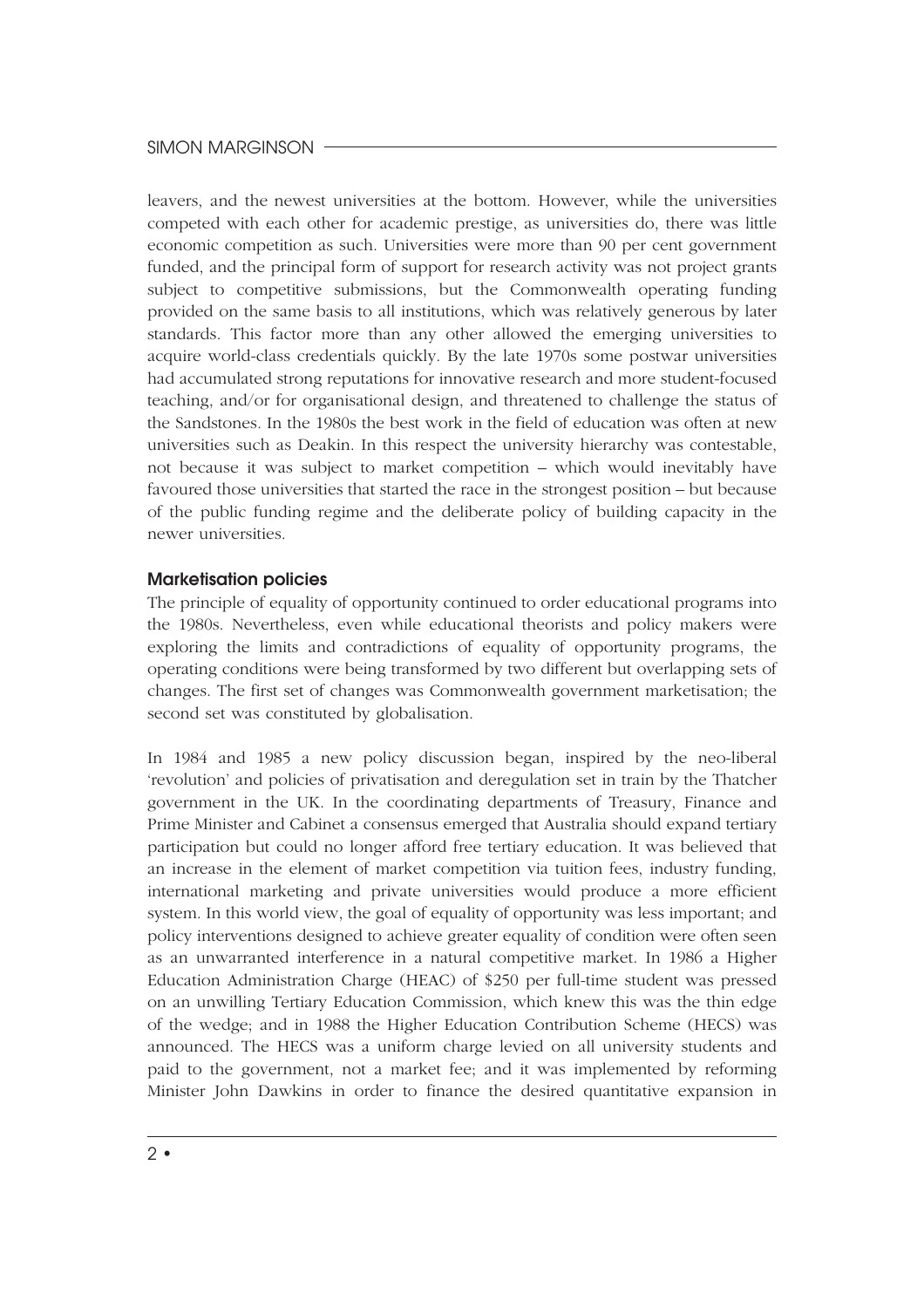access in a manner that would minimise the barriers to students from poor families. Nevertheless, the argument for implementing the HECS centred on assumptions about the individualised rather than the collective benefits of higher education; and by normalising user contributions, plural public/private funding and the consumption paradigm, the HECS opened the way to marketised higher education (Marginson 1997a, pp. 224–37, Marginson 1997b).

In the neo-liberal imagination society, culture and personality were mere outcomes of the economy; and global educational strategy was a trading game in which the world was nothing more than a map of opportunities for self-enrichment. If this vision of higher education seemed radically incomplete to most of those working in the system, it was sufficiently exciting to the economists who exercised control over government policies to power more than two decades of proposals for market reforms. The HEAC and the HECS were the first steps in a long series of policy changes that layered more and more aspects of market competition onto the public higher education institutions, without reducing Canberra's capacity to steer the system. The official creation of inter-university competition (1987–1988), successive steps in the deregulation of international and postgraduate fees (1985–1995); competitive bidding for innovation funds and staff development (1988); the centralisation of research support and its redistribution as project grants on a competitive basis, and the distribution of a proportion of operating funds on the basis of institutional research performance (from 1988); national quality assurance (1993–1995, and again from 1999); the Hoare inquiry on governance (1995); the Vanstone cuts to funding, HECS increases and the introduction of up-front undergraduate fees (1996); the West report (1997–1998); the leaked Kemp memo proposing a wholesale market deregulation and voucher funding (1999); the PELS loans to support the postgraduate market (2001); the Nelson inquiry (2002) and reform proposals (2003): almost *every* policy move from the mid 1980s, more so after the departure of Minister Dawkins in 1993, was powered by faith in markets and the business model of higher education. This was a faith that the three 'Cs' of competition, corporatism and consumerism would lift efficiency, performance and rates of innovation; strengthen accountability to government, students and business; and provide fiscal relief.<sup>2</sup>

To take the fiscal savings while compelling institutions into entrepreneurial activity, the per student value of Commonwealth operating funding was whittled away until by 2001 it had fallen to 40 per cent of the 1975 level in real terms (Marginson 2002, pp. 114–17). By 2001 Australia spent only 0.8 per cent of GDP on the public funding of higher education (OECD 2003), which was half the level of public investment in 1975, though the national rate of participation in higher education had doubled since that time. Where the previous generation of students had paid no tuition costs at all,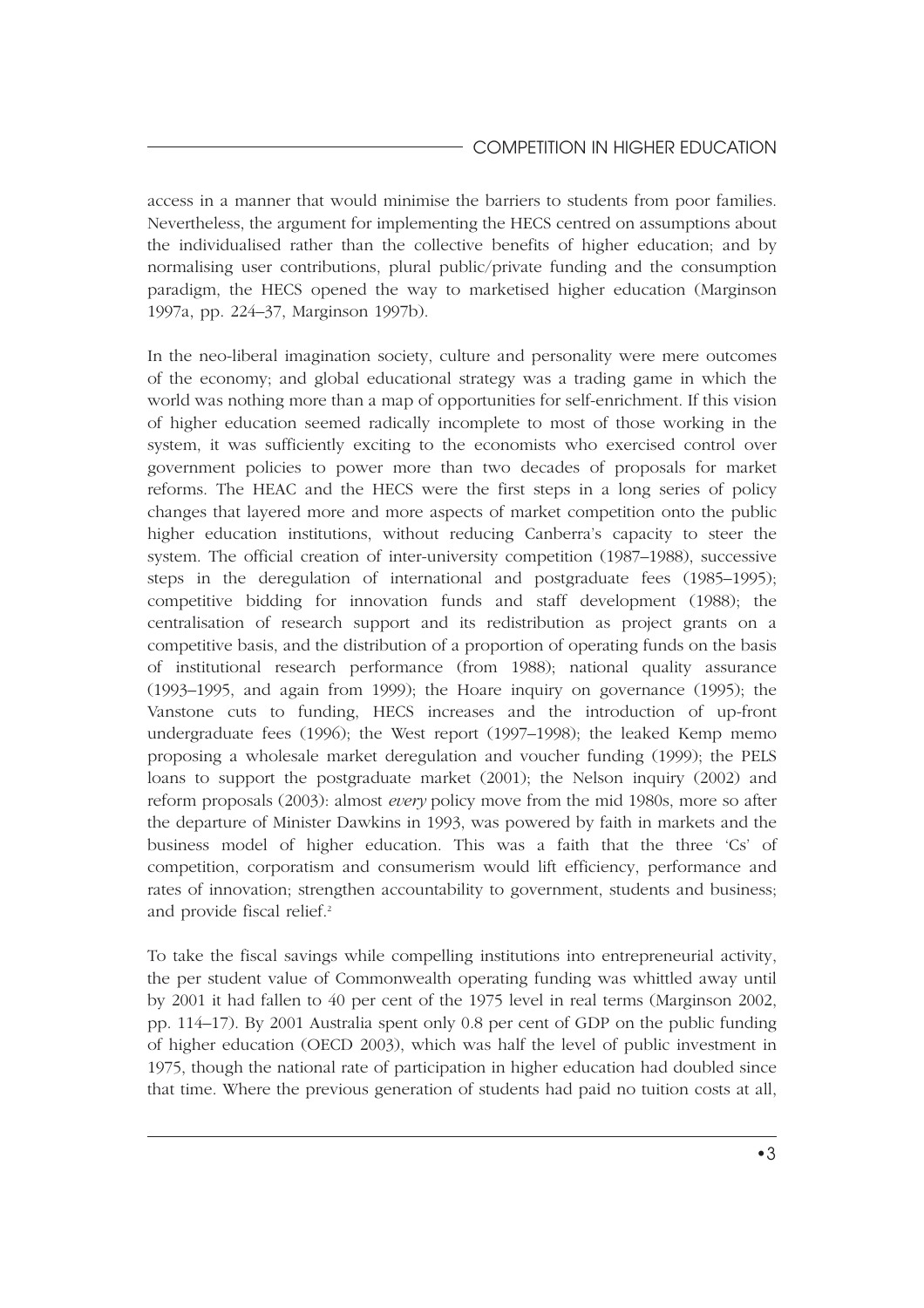by the late 1990s students carried one of the highest public tuition charges in the OECD; and measures were under discussion to push tuition charges even higher.

In refashioning higher education as an economic market, neo-liberal policies affected both the conditions underlying student participation, and also the conditions underlying the supply of higher education. The first effect attracted the main political attention. It was widely expected that an increase in private costs would tend to stratify participation along socioeconomic lines, and the Commonwealth's research on the effects of the post-1996 increases in the levels of HECS found that these had the most affect on poorer students, who withdrew in disproportionate numbers from courses attracting the highest level of HECS charge (Aungles et al. 2002). However, arguably the more important regression from the prior conditions underlying equality of opportunity policies was the breakdown of the old semi-equality between universities, which had been dependent on public funding and its distribution on an egalitarian basis.

# **The global element**

The traditional equality of opportunity project, like the Keynesian policies of national economic management that nurtured it, was premised on a sealed national economy and social polity. Just as national financial regulation were broken open by world financial flows in the 1980s, and techniques of business and government became increasingly shaped by cross-border imitations, national higher education systems became irreversibly affected by globalisation. Between 1990 and 2002 the number of international students enrolled in Australian universities increased from 24 998 to 185 058 (DEST 2003). Cross-border flows do not necessarily render the pursuit of equality of opportunity impossible, but the education of a growing number of international students not part of the egalitarian equation of national equality of opportunity policies tends to change the conditions under which these policies are pursued, as well as posing new problems of global inequality. Here international education was also coloured by the marketised form in which it was developed, which worked against the logic of the equality project.

In 1985 it was decided to offer international student places on a full-fee basis, additional to the domestic enrolment, at prices designed to ensure profitability. In 1988 it was decided to phase out the existing international education program premised on foreign aid objectives, with a limited number of subsidised places subject to quota, and confirm the full-fee market as the dominant framework for cross-border education. Universities were allowed to set the prices they chose and expand the number of students without limit. The growing scarcity of public funding for universities encouraged the rapid growth of international education. This subordinated egalitarian considerations within the international program and fed the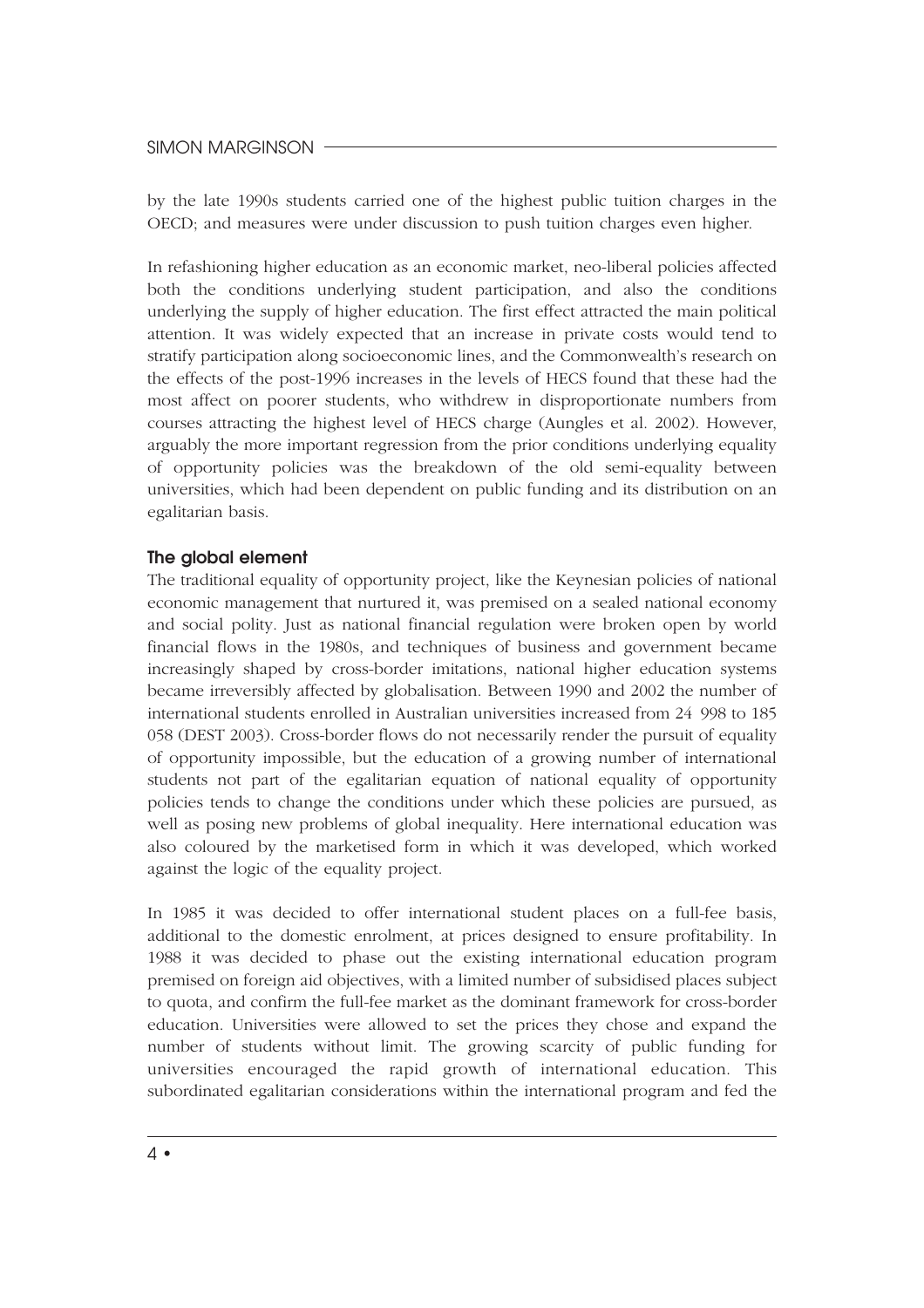more general corporatisation and marketisation of the university sector (Marginson and Considine 2000). Australian universities are more entrepreneurially aggressive than American doctoral universities (Slaughter and Leslie 1997), and there is little subsidisation by either governments or universities. While the USA provides scholarships to a quarter of its international students (IIE 2003), in Australia in 2002 the ratio of full-fee-paying places to scholarship places was 61 to 1 (DEST 2003).

# **This paper**

This paper explores economic competition in higher education in both the national and global dimensions, up to and including the likely effects of the Nelson reforms, reflecting on the implications for the equality of opportunity project. The paper does not focus on the implications of marketisation for the distribution of opportunities to access university between social groups – as noted, this element is widely understood (albeit inadequately monitored by governments) and there are no new data to report here – but explores the element less discussed elsewhere: the implications of national and global markets for the producer hierarchy of universities.

# **The national market in Australia**

A market is an economic system of coordination on the basis of buyer–seller relations, as distinct from a system of bureaucratic planning and administration, or communities of scholars, or democratic communal forms of education (Marginson 1997b, pp. 27–50). Markets incorporate five distinctive features: a defined field of production/consumption; competition between producers; identifiable products ('commodities'); prices and monetary exchange between producers and consumers; and the human behaviours and values – entrepreneurship and cost minimisation in production, utility maximisation in consumption, contractual relations and so on – consistent with economic self-interest. Real life education systems normally incorporate some but not all of these features. Higher education systems typically consist of a set of producer institutions ('the market') together participating in several interlocking markets based on distinct products: undergraduate education, research degrees, research and consultancy and other services.

It is helpful to distinguish between *simple commodity production* in education – where the market is the means but not the end of production, and non-market objectives such as social access, or the formation of social leaders, or the reproduction of academic disciplines, may also come into play – and *fully capitalist production*, where the producer has no intrinsic interest in educational or social effects as such, only loyalty to the economic bottom line. The expansion of the production of individualised commodities and the accumulation of capital are ends in themselves.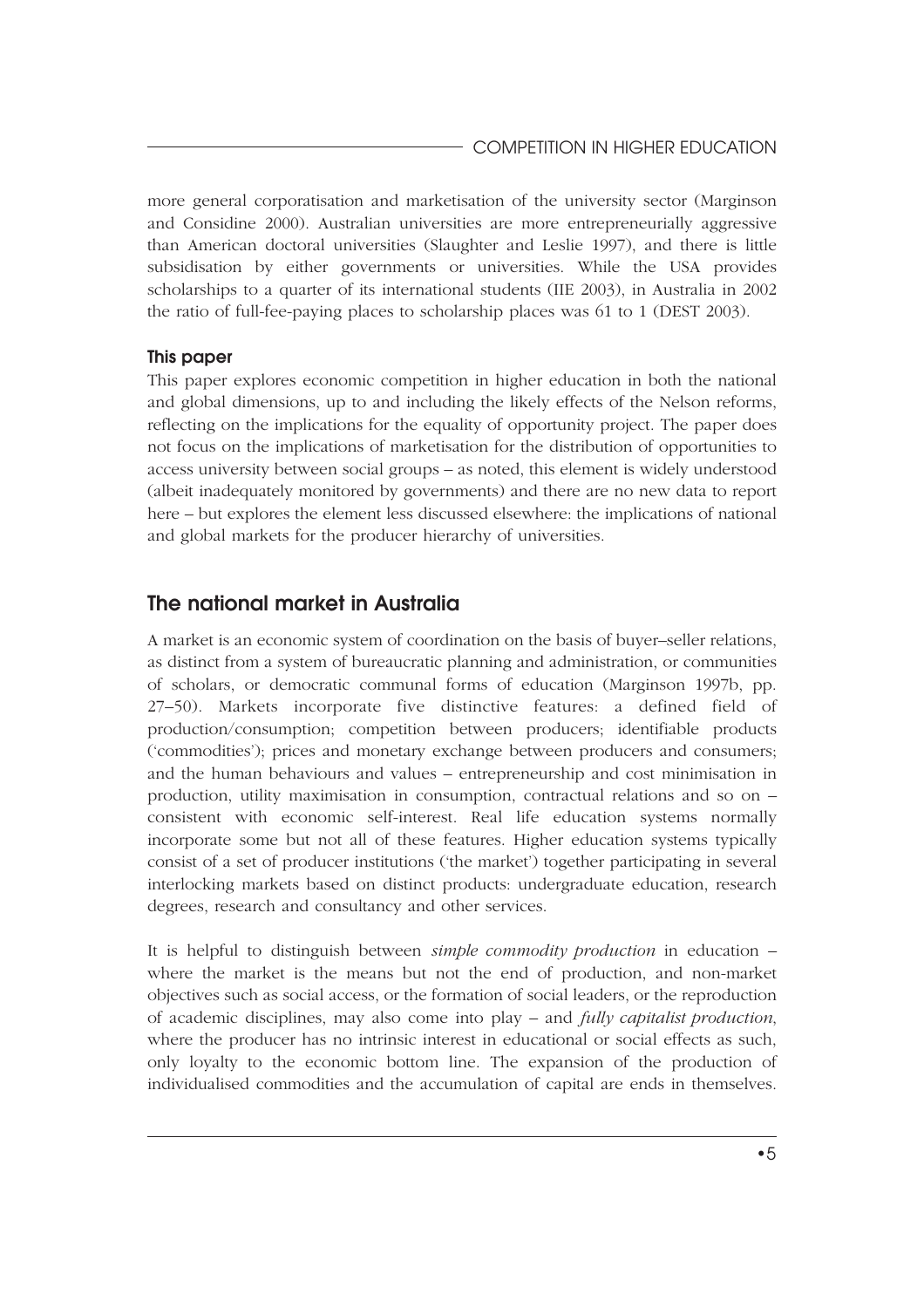Fully capitalist production is fundamentally subversive of the equality of opportunity project and other common goods. It fulfils non-capitalist objectives only by accident, not by design.

In 2002, the publicly funded national Australian system covered 896 621 students enrolled in 38 public universities, three private universities and three small private colleges, with 98.2 per cent of these students in public institutions (DEST 2003). A 1999 survey identified a further 31 212 students enrolled in 79 accredited private institutions outside the national system (Watson 1999). The principal economic competitions are first, for research funding, via competitive academic schemes based on merit, and targeted research projects in the government and corporate sectors; and second, for tuition revenues from international and postgraduate students. Institutions also sell services in short courses, continuing professional education and consultancy; and compete for philanthropic support. International education is provided on a fullfee basis and designed to raise revenues. On the other hand, in undergraduate education Australian universities have been less market-like than American higher universities (though the Nelson reforms will change this: see below). The USA provides student loans for tuition, enabling a high level of student mobility and creating a quasi-voucher national market. In Australia there is a choice-based competition between universities in each capital but little national mobility. In 2002, 97 per cent of domestic undergraduates paid HECS to the government<sup>3</sup> rather than being subject to buyer–seller relations with their university. The cost of HECS-based courses is shared by students and the government, and the number of HECS places is capped by the government. There are three standardised levels of HECS based on field of study, at AUD \$3680–6136 per full-time student per annum in 2003. HECS is a substantial charge in world terms but modified by its income-contingent character. In 2003 repayments began at an annual income of \$24 365 (Nelson 2003a). HECS debts are indexed to prices with no real interest rate. This contrasts with direct fees and commercial loans in the USA.

#### **Positional goods and positional competition**

Teaching services are standardised on the basis of credentials. All programs of study offered by accredited tertiary institutions are lodged in the Australian Qualifications Framework. Here the degrees offered in all institutions are formally equivalent. Nevertheless, in the real world – in the minds of students, their families and employers of graduates – the degrees offered by different institutions are ranked hierarchically on the basis of institution and field of study. Higher education is a 'positional good' (Hirsch 1976) in which some student places are seen to offer better social status and lifetime opportunities than other places. A 1999 study of factors influencing the choices of prospective undergraduates found that 'applicants focus on broadly conceived course and institutional reputations when making their selections'.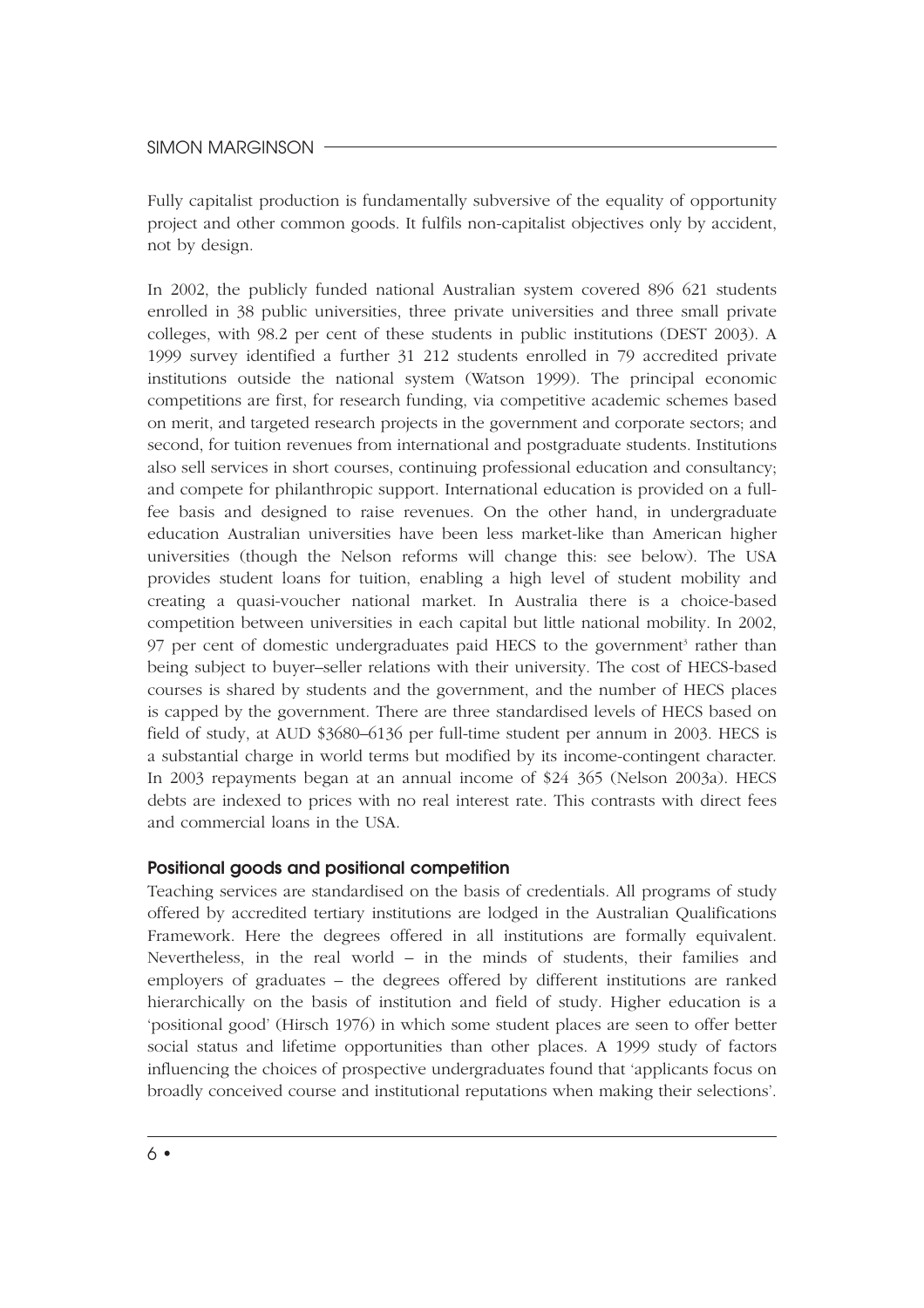Further, 'course entry scores, and by implication university scores, serve as a proxy for quality in prospective students' eyes' (James et al. 1999, p. ix). Applicants had low detailed knowledge of the teaching quality and lifelong earnings potential of particular courses, suggesting that the student-centred piety of the quality assurance movement is largely misplaced: in a positional market choice making is focused primarily on the status of universities and degrees, not the quality of teaching.

Positional goods confer advantages on some by denying them to others. 'Positional competition … is a zero-sum game. What winners win, losers lose' (Hirsch 1976, p. 52). Within any one nation (though 'within any one nation' is a significant qualification, as discussed below) there is an absolute limit on the number of positional goods at a given level of value. The number of such goods cannot be expanded without reducing unit value. For example, when everyone can enrol in medicine and become a doctor, medicine ceases to be a high-income-earning, highstatus profession. Given the absolute limitation on the number of high-value positional goods, there is also a limit on the number of high-value producer institutions, and on the size of individual elite institutions. Elite institutions cannot expand production to meet the full demand, like capitalist businesses – while they enjoy higher revenues, for these institutions the lodestone is not maximum market share or maximum revenue; it is consumer preferment and social status. Thus, in a positional market, there is both competition among producers and competition among consumers. Producer universities compete for the custom of the most preferred 'customers', while student customers compete for entry to the most preferred institutions. Prestige sustains high student entry scores, and this very scarcity reproduces the prestige of the elite universities. Wealth follows prestige: wealthy families invest in high-value positions in education to maintain social leadership. Positional markets in higher education are a matching game in which the hierarchy of students/families becomes synchronised with the hierarchy of universities. In a high scarcity regime, with only a small number of high-quality/highvalue institutions, the stakes in educational competition are much increased; and the more powerful social groups always enjoy advantages in that competition. When the element of positional competition dominates university, social equality of opportunity becomes almost impossible to achieve. The steeper the hierarchy of producers, the more the educational market becomes segmented vertically, the smaller the number of world-class universities becomes, and further hopes of equality of opportunity must recede.

Vertical segmentation is, however, inevitable in positional competition. The production of positional goods *necessarily* combines competition with oligopoly and market closure. Whether high tuition is charged or not, the university market is never a freely competitive market. In elite institutions, the more intense consumer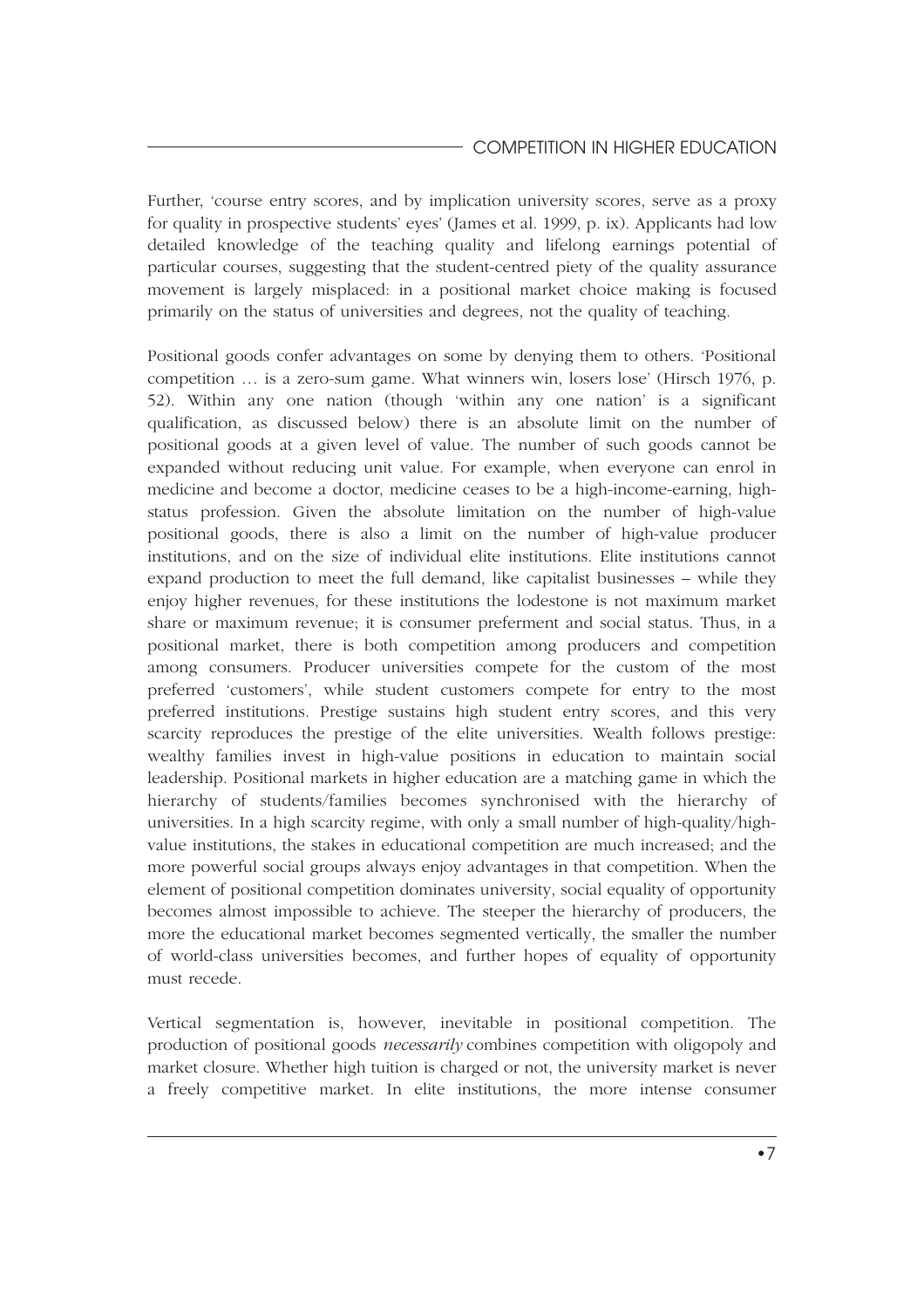competition for entry is, the *less* the elite institutions are required to court the consumer in the conventional manner, by dropping prices or providing more and better services, providing that they sustain their prestige (which again undermines the contemporary policy focus on improving teaching). Once a university obtains elite status, where it has a limited number of high value competitors, and its very status maintains student custom and research resources, to reproduce that status requires no more than ordinary prudence. At the top, the positional hierarchy in higher education tends to be very stable over time. In Australia the leading institutions are all 45 years old or more. At the bottom end of the market the positional competition operates differently. Institutions must compete hard to attract students to fill their places and secure revenues; and success is always provisional and contestable. But these institutions do not receive full recognition for the quality of good programs, because in a positional market their educational quality is over-determined by low social status. Intermediate institutions, combining some high-value scarce places with lowvalue access places, find it difficult to move up the ladder because of the limit to the number of high-prestige producers. They cluster as 'second choice' producers, or specialists. Positional markets segment into different groupings, with the segments aligned in a vertical hierarchy and firm barriers limiting upward movement between segments. There are four distinct segments in the Australian system. Geiger (2003, p. 6) cites seven in the United States.

# **Market segmentation in Australia**

The market segmentation of the Australian system has been shaped by history and funding. The elite institutions, the 'Sandstones' or Group of 8 – Queensland, Sydney, NSW, Melbourne, Monash, Adelaide, WA and ANU – are the older foundations in the capital cities (excluding Hobart and Darwin).4 They are defined primarily by the pattern of school leaver preferment as measured by entry scores, and research prestige and performance as measured by the quantity of research grants, publications and research students. The older universities, especially Sydney, Western Australia and Melbourne, also enjoy what are in Australian terms relatively high levels of income from donors and private investments, further insulating them from market forces.

Below the Sandstones (Table 1), the further segments of the Australian market are

- the 'Gumtrees', mostly the second or later universities established in each state, prior to the Dawkins reforms that began in 1987;
- the 'Unitechs', large universities of technology in each state capital, which had longstanding status as vocational institutions, and became universities after 1987;
- the 'New Universities', other institutions that also achieved university status after 1987. Some are specialist regional and/or distance education providers;5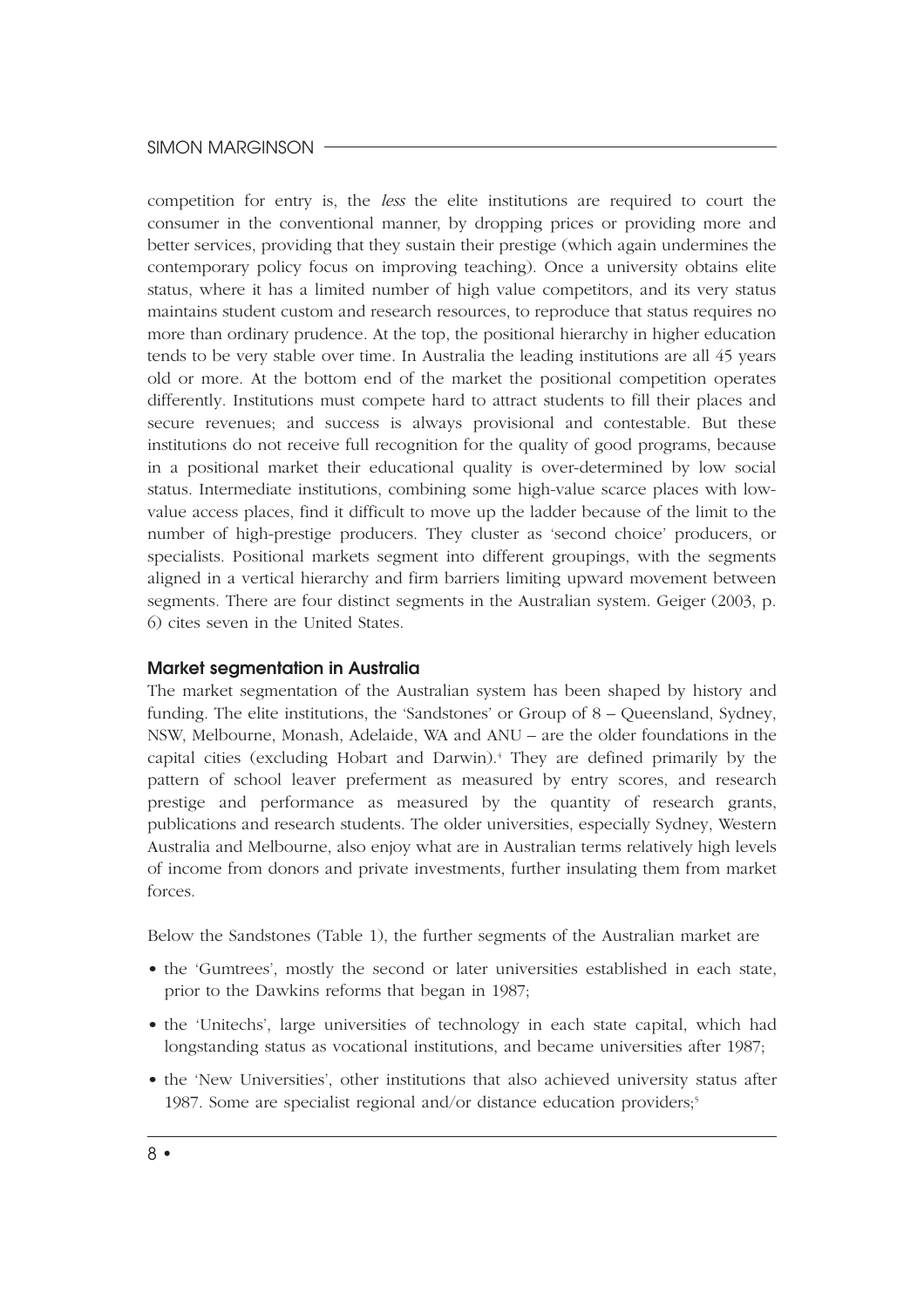• private universities. Bond has no HECS places and like Notre Dame is small and marginal to the national system (the Nelson reforms will change this: see below).

| United States (leading 30 institutions only, in rank order) | Australia ('Group of 8') |
|-------------------------------------------------------------|--------------------------|
| Princeton                                                   | Australian National      |
| Harvard, Yale                                               | Melbourne                |
| Caltech, Duke, Massachusetts IT, Stanford, Pennsylvania     | Sydney                   |
| Dartmouth                                                   | Queensland               |
| Columbia, Northwestern                                      | Western Australia        |
| Chicago, Washington (St. Louis)                             | New South Wales          |
| Cornell                                                     | Monash                   |
| Johns Hopkins, Rice                                         | Adelaide                 |
| Brown                                                       |                          |
| Emory, Notre Dame                                           |                          |
| <b>U California Berkeley</b>                                |                          |
| Carnegie Mellon, Vanderbilt                                 |                          |
| Virginia                                                    |                          |
| Georgetown                                                  |                          |
| U California Los Angeles, Michigan - Ann Arbor, Wake Forest |                          |
| Tufts, North Carolina - Chapel Hill                         |                          |
| William and Mary                                            |                          |

Italics indicates public university. Sources: US News and World Report (2003, pp. 82–3).

# **Table 1: Elite higher education in the USA and Australia**

The national government's Institutional Grants Scheme (IGS), which is allocated competitively on the basis of research performance,<sup>6</sup> provides a useful indicator of segmentation (Nelson 2003a, pp. 103–4). In 2003 the Sandstones received between \$24.8 million (Melbourne) and \$15.3 million (Adelaide) in IGS grants: next were Flinders, Newcastle and Tasmania – Gumtrees with medical faculties – each with \$7.0 million (see Table 2). The allocation of Australian Research Council Discovery grants follows a similar pattern. Research activity is open to merit-based contestation, but like school-leaver status it is also open to prestige-generates-prestige effects, and it is sensitive to the funding base. Before 1987 the Gumtrees were funded by government to conduct common good basic research in all disciplines. They now find it difficult to sustain this given that public funding is down, revenues are more dependent on competitive position, and the Sandstones are better placed to attract competitive research funding and student fees. Nevertheless, the Gumtrees mostly perform much better than the post-1987 universities in national competitive research grants per effective staff member. The Sandstones can internationalise while sustaining universal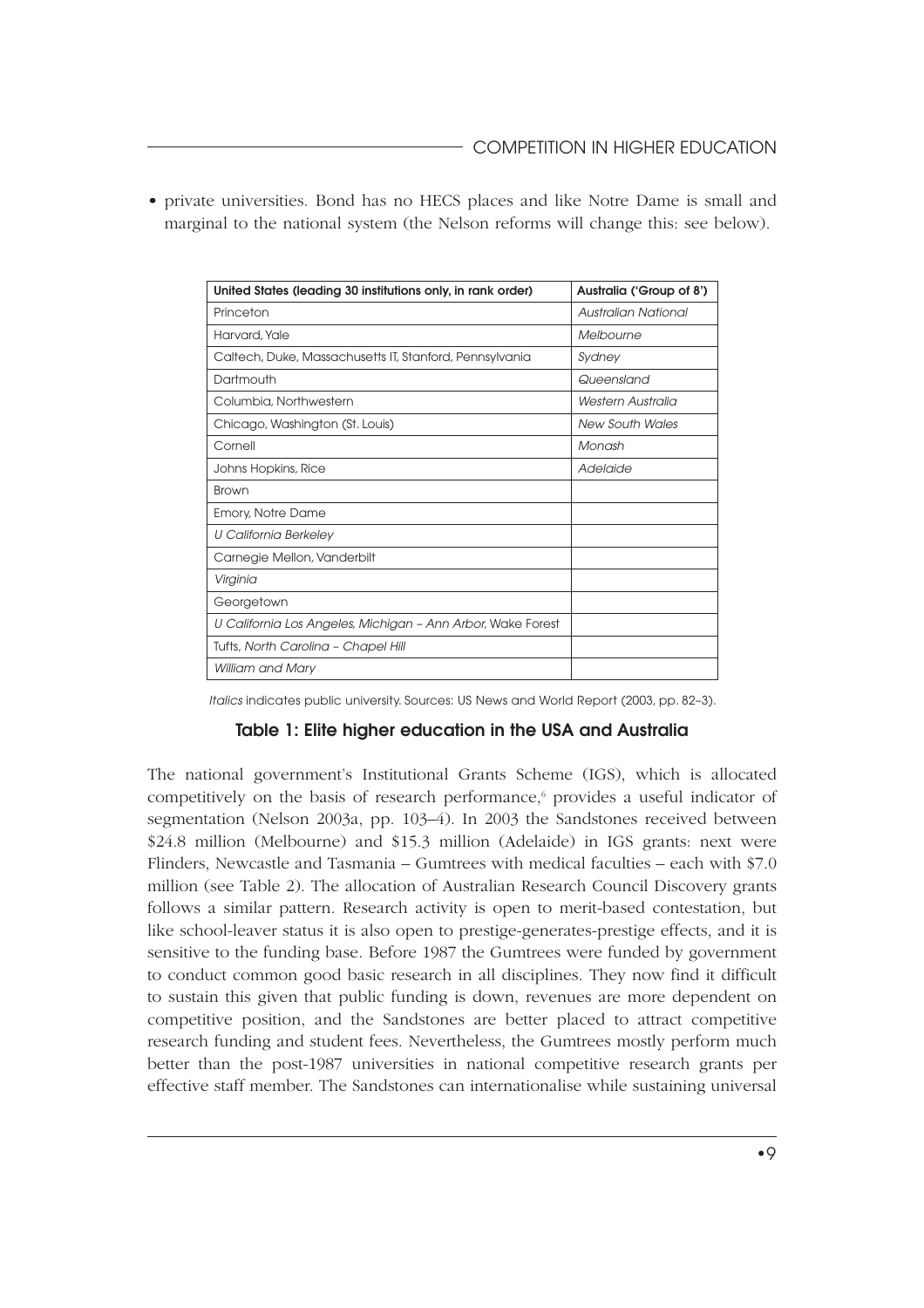| Segments and<br>universities $7$ | Medl | Total<br>students<br>2002 | <b>Flexible</b><br>delivery<br>share<br>2002 | Total<br>income<br>2002 | Intrnat'l<br>fee<br>share<br>income<br>2002 | Research<br>students<br>2002<br>number share |      | <b>New</b><br><b>ARC</b><br>Disc<br>2003 | <b>NCG</b><br>per<br><b>EFT</b><br>staff<br>2001 | <b>IGS</b><br>funds<br>2003 |
|----------------------------------|------|---------------------------|----------------------------------------------|-------------------------|---------------------------------------------|----------------------------------------------|------|------------------------------------------|--------------------------------------------------|-----------------------------|
|                                  |      |                           | %                                            | \$s mill                | $\%$                                        |                                              | %    |                                          | \$s                                              | \$s m                       |
| <b>SANDSTONES</b>                |      |                           |                                              |                         |                                             |                                              |      |                                          |                                                  |                             |
| U Melbourne                      | Υ    | 39 378                    | 3.0                                          | 856.3                   | 13.1                                        | 3908                                         | 9.9  | 104                                      | 29 788                                           | 29.8                        |
| U Queensland                     | Υ    | 37 498                    | 7.5                                          | 814.5                   | 8.0                                         | 3669                                         | 9.8  | 81                                       | 21 452                                           | 28.3                        |
| U Sydney                         | Υ    | 42 305                    | 3.9                                          | 816.3                   | 9.5                                         | 3473                                         | 8.2  | 98                                       | 22 943                                           | 27.1                        |
| U New South Wales                | Υ    | 42 333                    | 10.1                                         | 701.5                   | 16.5                                        | 2669                                         | 6.3  | 81                                       | 23 529                                           | 25.4                        |
| Monash U                         | Υ    | 52 010                    | 23.8                                         | 735.4                   | 15.1                                        | 2935                                         | 5.6  | 56                                       | 15 786                                           | 19.3                        |
| Australian National U            | Υ    | 11 979                    | 0                                            | 461.7                   | 4.3                                         | 1491                                         | 12.5 | 137                                      | $-***$                                           | 16.6                        |
| U Western Australia              | Υ    | 15 885                    | 0                                            | 360.4                   | 8.0                                         | 1830                                         | 11.5 | 46                                       | 31 157                                           | 16.1                        |
| U Adelaide                       | Υ    | 16 188                    | 7.5                                          | 334.2                   | 8.3                                         | 1512                                         | 9.3  | 36                                       | 32 382                                           | 15.3                        |
| <b>GUMTREES</b>                  |      |                           |                                              |                         |                                             |                                              |      |                                          |                                                  |                             |
| U Tasmania                       | Υ    | 13 750                    | 10.9                                         | 199.7                   | 7.1                                         | 1030                                         | 7.5  | 22                                       | 20 499                                           | 7.0                         |
| U Wollongong                     | Ν    | 18 764                    | 1.1                                          | 210.1                   | 20.5                                        | 1024                                         | 5.5  | 14                                       | 14 931                                           | 7.0                         |
| La Trobe U                       | N    | 24 930                    | 0.7                                          | 314.0                   | 8.1                                         | 1359                                         | 5.5  | 24                                       | 10 332                                           | 6.3                         |
| Macquarie U                      | N    | 27 239                    | 17.5                                         | 295.9                   | 18.9                                        | 1031                                         | 3.8  | 23                                       | 12 409                                           | 6.2                         |
| Griffith U                       | Υ    | 30 969                    | 7.5                                          | 350.7                   | 11.6                                        | 1283                                         | 4.1  | 22                                       | 7996                                             | 6.1                         |
| U Newcastle                      | Υ    | 23 502                    | 7.5                                          | 256.9                   | 10.9                                        | 1236                                         | 5.3  | 22                                       | 13 835                                           | 5.4                         |
| James Cook U                     | Υ    | 13 189                    | 17.0                                         | 173.5                   | 6.2                                         | 679                                          | 5.1  | 6                                        | 11 040                                           | 4.9                         |
| Flinders U                       | Υ    | 13 644                    | 10.9                                         | 177.2                   | 7.8                                         | 905                                          | 6.6  | 10                                       | 18 192                                           | 4.5                         |
| Murdoch U                        | N    | 12 734                    | 24.1                                         | 156.0                   | 10.4                                        | 761                                          | 6.0  | 7                                        | 14 954                                           | 4.3                         |
| U New England                    | N    | 18 202                    | 81.9                                         | 148.3                   | 3.9                                         | 820                                          | 4.5  | 9                                        | 13 880                                           | 3.8                         |
| Deakin U                         | N.   | 33 033                    | 54.7                                         | 325.8                   | 8.5                                         | 899                                          | 2.7  | 11                                       | 6624                                             | 2.9                         |
| <b>UNITECHS</b>                  |      |                           |                                              |                         |                                             |                                              |      |                                          |                                                  |                             |
| Curtin U Technology              | N    | 33 240                    | 11.5                                         | 360.9                   | 23.3                                        | 1592                                         | 4.8  | 11                                       | 6432                                             | 5.2                         |
| Queensland UT                    | Ν    | 39 192                    | 15.1                                         | 365.2                   | 15.6                                        | 1105                                         | 2.8  | 13                                       | 5121                                             | 4.9                         |
| U South Australia                | Ν    | 30 627                    | 22.0                                         | 286.1                   | 15.8                                        | 1741                                         | 5.7  | 13                                       | 5297                                             | 4.5                         |
| Royal Melbourne IT               | Ν    | 38 280                    | 3.7                                          | 478.2                   | 21.5                                        | 1831                                         | 4.8  | 15                                       | 3346                                             | 4.5                         |
| U Technology Sydney              | Ν    | 29 290                    | 0                                            | 287.7                   | 17.1                                        | 918                                          | 3.1  | 13                                       | 6892                                             | 3.6                         |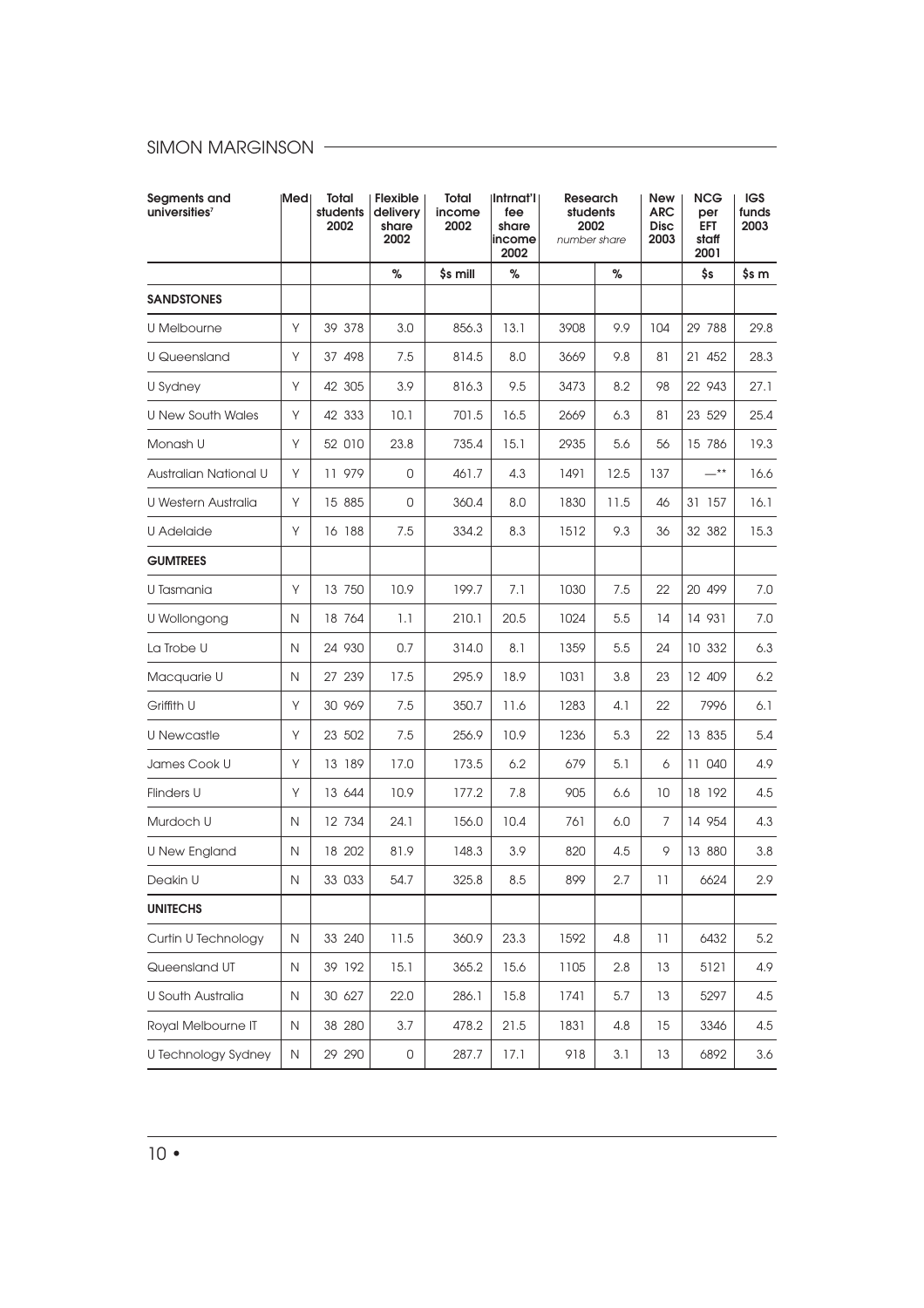# COMPETITION IN HIGHER EDUCATION

| Segments and<br>universities $7$ | Medl         | Total<br>students<br>2002 | Flexible<br>delivery<br>share<br>2002 | Total<br>income<br>2002 | Intrnat'l I<br>fee<br>share<br>income<br>2002 | <b>Research</b><br>students<br>2002<br>number share |      | New<br><b>ARC</b><br><b>Disc</b><br>2003 | <b>NCG</b><br>per<br><b>EFT</b><br>staff<br>2001 | IGS<br>funds<br>2003 |
|----------------------------------|--------------|---------------------------|---------------------------------------|-------------------------|-----------------------------------------------|-----------------------------------------------------|------|------------------------------------------|--------------------------------------------------|----------------------|
|                                  |              |                           | %                                     | \$s mill                | %                                             |                                                     | %    |                                          | \$s                                              | \$s m                |
| <b>NEW UNIS</b>                  |              |                           |                                       |                         |                                               |                                                     |      |                                          |                                                  |                      |
| U Western Sydney                 | N            | 35 361                    | 4.5                                   | 296.7                   | 12.9                                          | 942                                                 | 2.7  | 4                                        | 5159                                             | 3.2                  |
| U Canberra                       | N            | 10 419                    | (0.04)                                | 105.8                   | 11.5                                          | 265                                                 | 2.5  | $\overline{2}$                           | 7332                                             | 1.7                  |
| Swinburne UT                     | N            | 14 404                    | (0.01)                                | 233.2                   | 14.6                                          | 537                                                 | 3.7  | 10 <sup>10</sup>                         | 6294                                             | 1.7                  |
| Victoria U Technology            | N            | 19 475                    | 1.9                                   | 277.8                   | 10.5                                          | 654                                                 | 3.4  | 1                                        | 4372                                             | 1.7                  |
| Edith Cowan U                    | N            | 23 829                    | 24.4                                  | 202.9                   | 12.1                                          | 824                                                 | 3.5  | 3                                        | 3289                                             | 1.4                  |
| Northern Territory U             | N            | 5612                      | 26.3                                  | 91.6                    | 2.8                                           | 213                                                 | 3.8  | $\overline{2}$                           | 7885                                             | 1.2                  |
| Southern Cross U                 | N            | 11 961                    | 52.9                                  | 89.7                    | 7.6                                           | 449                                                 | 3.8  | $\mathbf{1}$                             | 5920                                             | 1.2                  |
| Charles Sturt U                  | $\mathsf{N}$ | 39 776                    | 83.4                                  | 187.4                   | 5.4                                           | 434                                                 | 1.1  | 5                                        | 4132                                             | 1.2                  |
| <b>Central Queensland</b>        | N            | 21 763                    | 40.9                                  | 210.6                   | 37.7                                          | 316                                                 | 1.5  | 0                                        | 2995                                             | 1.0                  |
| Southern Queensland              | N            | 24 271                    | 81.0                                  | 118.6                   | 13.3                                          | 326                                                 | 1.3  | 3                                        | 3832                                             | 0.9                  |
| <b>U</b> Ballarat                | N            | 6615                      | 0                                     | 106.9                   | 4.9                                           | 187                                                 | 2.8  | 3                                        | 3754                                             | 0.5                  |
| U Sunshine Coast                 | N            | 3947                      | 11.3                                  | 32.5                    | 12.0                                          | 62                                                  | 1.6  | 0                                        | 98                                               | 0.1                  |
| <b>PRIVATE UNIS</b>              |              |                           |                                       |                         |                                               |                                                     |      |                                          |                                                  |                      |
| Aust Catholic U*                 | N            | 11 894                    | 8.9                                   | 104.4                   | 4.3                                           | 338                                                 | 2.8  | 1                                        | 1496                                             | 0.5                  |
| U Notre Dame Aust                | N            | 2832                      | 1.7                                   | 20.2                    | 17.7                                          | 27                                                  | 1.0  | $\Omega$                                 | 0                                                | 0.1                  |
| <b>Bond U</b>                    | N            | n.a.                      | n.a.                                  | n.a.                    | n.a.                                          | 51                                                  | n.a. | $\Omega$                                 | n.a.                                             | 0.1                  |
| <b>MINOR SITES</b>               |              |                           |                                       |                         |                                               |                                                     |      |                                          |                                                  |                      |
| (various)                        |              | 6250                      |                                       | 69.4                    |                                               | 377                                                 |      | 12                                       |                                                  | 0.4                  |
| <b>TOTAL</b>                     |              | 896 621                   | 19.2                                  | 11 614.1                | 12.5                                          | 45 703                                              | 5.1  | 921                                      | 15 165                                           | 277.6                |

\* Private university funded as public universities. Med = medicine faculty (Y=yes, N=no). Dollar amounts in current prices. Flexible delivery share = % of students external (distance) students and multi-modal students, distinct from internal (wholly campus-based). Research student share = number of research students as % of all students. IGS = Institutional Grants Scheme, awarded competitively on the basis of research performance (see note). NCR per EFT staff = national competitive research grants per effective full-time member of staff, teaching/research staff research only. \*\* Not all ANU staff eligible as funded separately for research. New ARC Discov = new Australian Research Council Discovery grants, awarded on academic merit across all fields except medical sciences. Sources: DEST (2003), Nelson (2003a), Australian Vice-Chancellors Committee, Australian Research Council.

# **Table 2: Segments of the positional market, Australian universities, 2001–2003 data**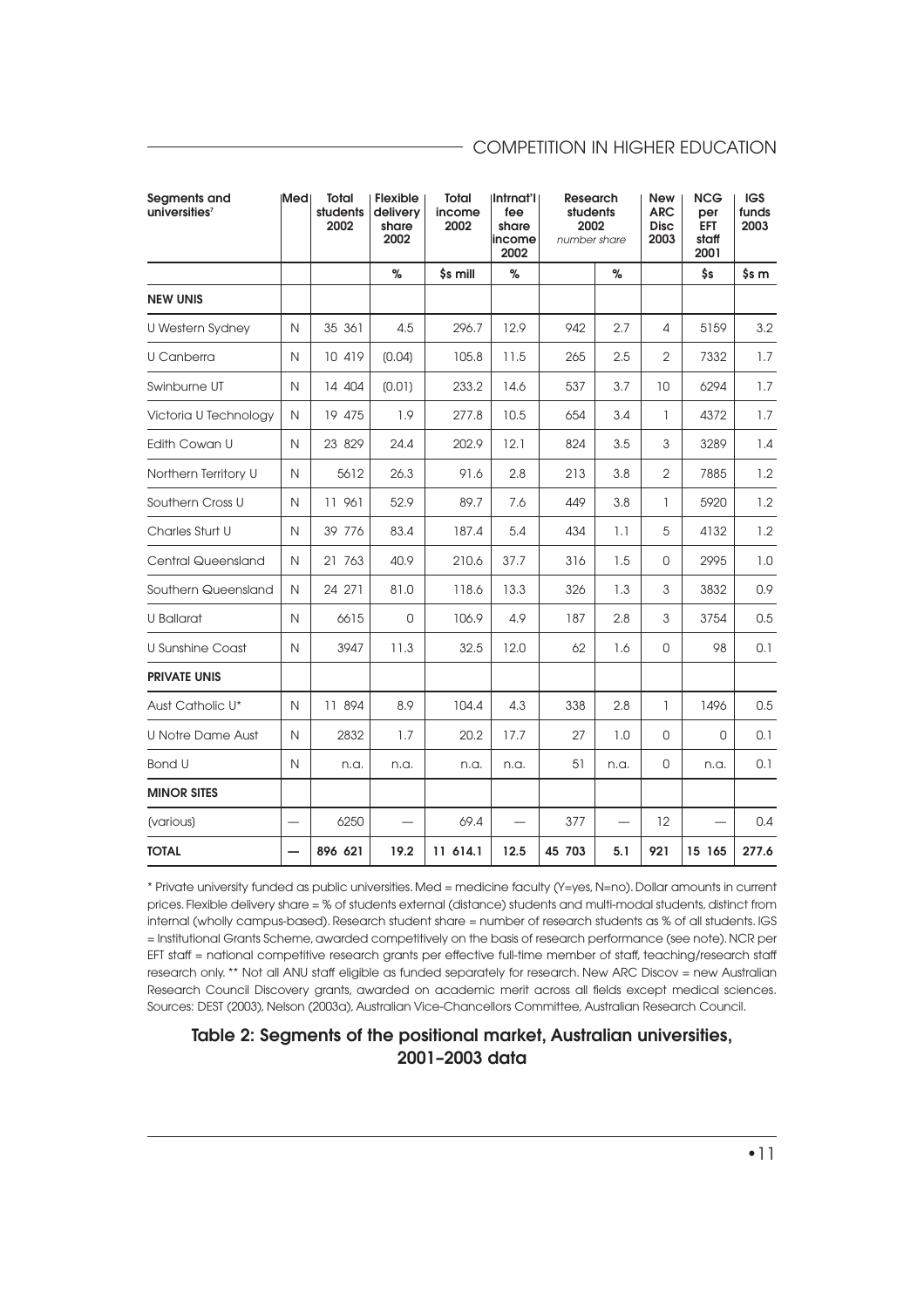research intensity. In the other segments, when institutions concentrate on specialist areas such as fee-based international education and distance education, major ventures in either domain tend to cut into potential research capacity.

All else being equal, the steeper the hierarchy of institutions in terms of resources and status, the greater will be the vertical variation in the value of the positional goods produced in higher education, and the more positional competition will structure student and university behaviours. In Australia economic competition in higher education sustains Sandstone hegemony, to an increasing degree, at the expense of the resources and prestige of all other universities. 'True quality' is seen to be centred on fewer institutions than at any time since the formation of mass higher education. In a market where institutions draw on their competitive position to pay their own way, it is no longer possible for all universities to be world-class. There is '*comparison* in place of real commonality and generality' (Marx 1973, p. 161). The producer hierarchy has become steeper than before, and the dominance of the elite institutions more difficult to contest.

#### **Implications of the Nelson reforms**

The next round of marketisation, the Nelson reforms from 2005 (Nelson 2003b), will enhance these trends. In December 2003 the national parliament adopted a package of further market reforms in higher education as negotiated by the Minister for Education, Science and Training, Brendan Nelson. The new system begins in 2005. There are three main changes. First, though the HECS remains a payment from students to government, covering only a part of the cost of the student place with the balance paid by government, it will move closer to the forms of a market fee. The level of HECS will be varied freely by the universities, at up to 25 per cent above current levels, becoming \$0–7670 per annum in 2005. All prestigious universities have opted for the maximum possible HECS. Second, public universities can charge direct tuition fees at whatever level they like for up to 35 per cent of the places in each course. Third, fee-paying students in both the public universities and accredited private institutions will be eligible for income-contingent loans under the government-backed FEE-HELP. Repayments under both HECS-HELP and FEE-HELP8 will be income contingent, with no real interest rate, though students taking loans under FEE-HELP will be subject to an additional annual surcharge of \$2000.

These new arrangements will create a differentiated price-based undergraduate market, based on a voucher-like system of subsidised loans. With the cost gap between full-fee places and HECS places reduced, many students will opt for feepaying places in prestigious universities and courses rather than HECS places in less desired courses. The cost gap between HECS places in public universities and fee places in private institutions will also narrow, making a large-scale private sector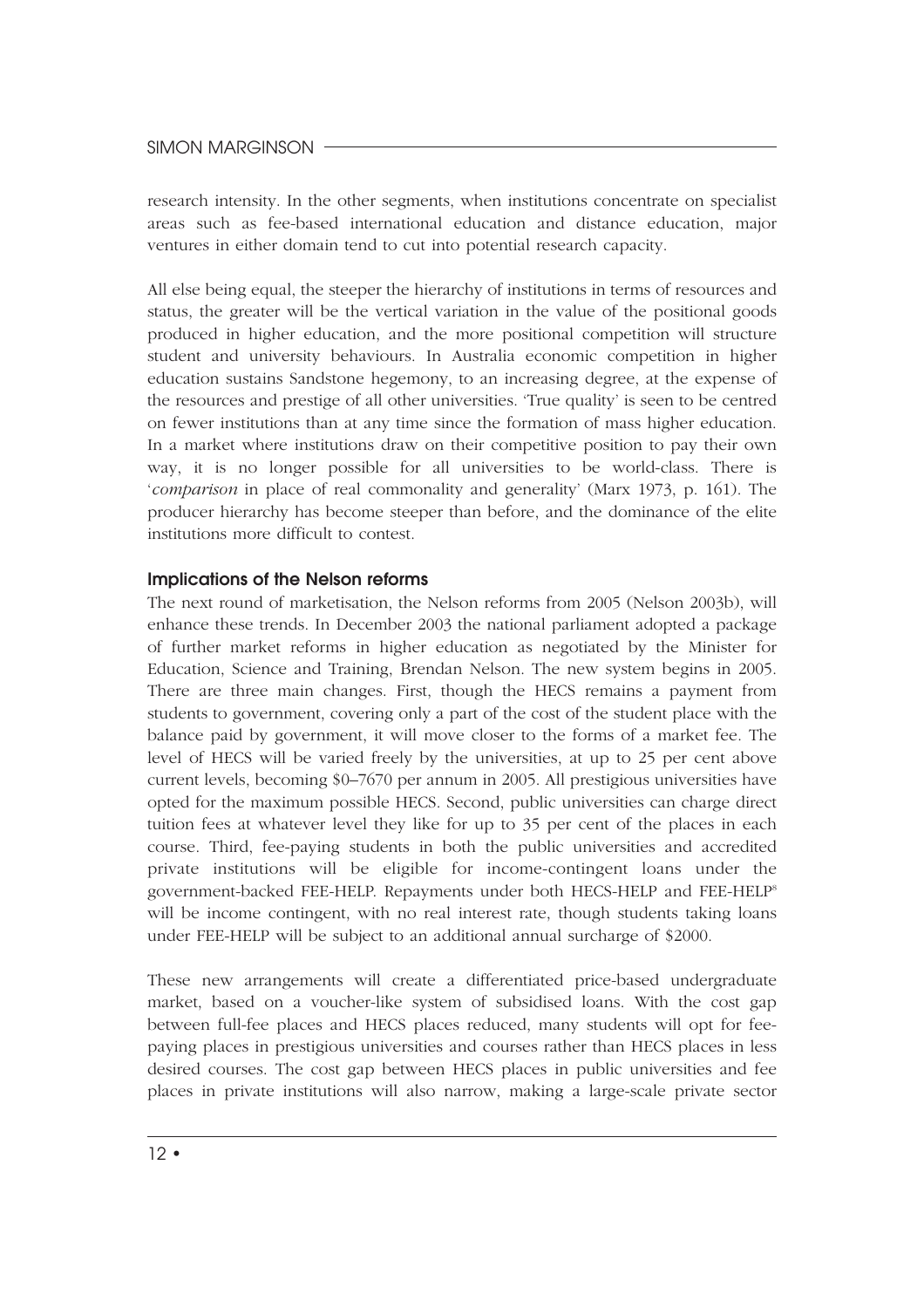viable for the first time. For students overall, costs will rise sharply. There are two compensatory policies. First, scholarships of up to \$24 000 per course will be offered to a small number of students from low socioeconomic status or isolated backgrounds. Second, and much more substantially, there will be a higher income threshold for repayments under HECS and FEE-HELP. This has been fixed at an indexed \$35 000 per year (a higher repayment threshold also helps to make full-fee places economically viable). Later, the government can create a unified undergraduate market, with variable levels of public subsidy per place, by lifting the cap on maximum HECS, extending HECS to the private sector, and abolishing the surcharge on FEE-HELP places.

| USA private universities (2002-03)         | 21% of students pay over \$36 000, 68% pay over \$22 500 |
|--------------------------------------------|----------------------------------------------------------|
| USA public universities in-state (2002-03) | 22% of students pay over \$7500, 75% pay over \$4500     |
| Australian HECS (2003)                     | varies by course between \$3680 and 6136                 |
| Australian HECS + 25% variation (2005)     | varies by course between \$4600 and 7670                 |
| Australian full-fees (2005)                | (watch this space)                                       |

All data in Australian dollars with USD \$1.00 = AUD \$1.50; 2005 Australian charges expressed in 2003 prices. Source for American data: Geiger (2003, p. 14).

## **Table 3: Annual full-time undergraduate tuition costs in the USA and Australia**

Post-Nelson the HECS will be redefined from a student contribution to the costs of a publicly funded place to a public subsidy ('scholarship') that covers part of the private cost of fees. The Nelson package abandons the purpose that guided the HECS, namely user charges without deterrent effects. Meanwhile the Nelson reforms bring Australian cost levels and structures closer to those of the United States. The cost gap between an Australian HECS place and an American in-state public university place is largely closed; and in the longer term, full-fee places supported by FEE-HELP will allow prestige Australian universities to charge fees approaching American private sector levels in sought after faculties such as law, medicine and dentistry. A University of Sydney or Melbourne law degree at \$25 000 per year exceeds the production costs but students would pay the difference as it reflects the positional value of the degree, given that most law graduates from these universities enter high-income earning careers. Thus the Nelson package tends to join the markets in elite university places in the two nations; one effect of increasing the domestic price of prestige Australian degrees will be to encourage investment in American university degrees. If families have to pay \$20 000–25 000 per annum for prestige positional goods in Australia then an American doctoral university looms as an increasingly attractive alternative.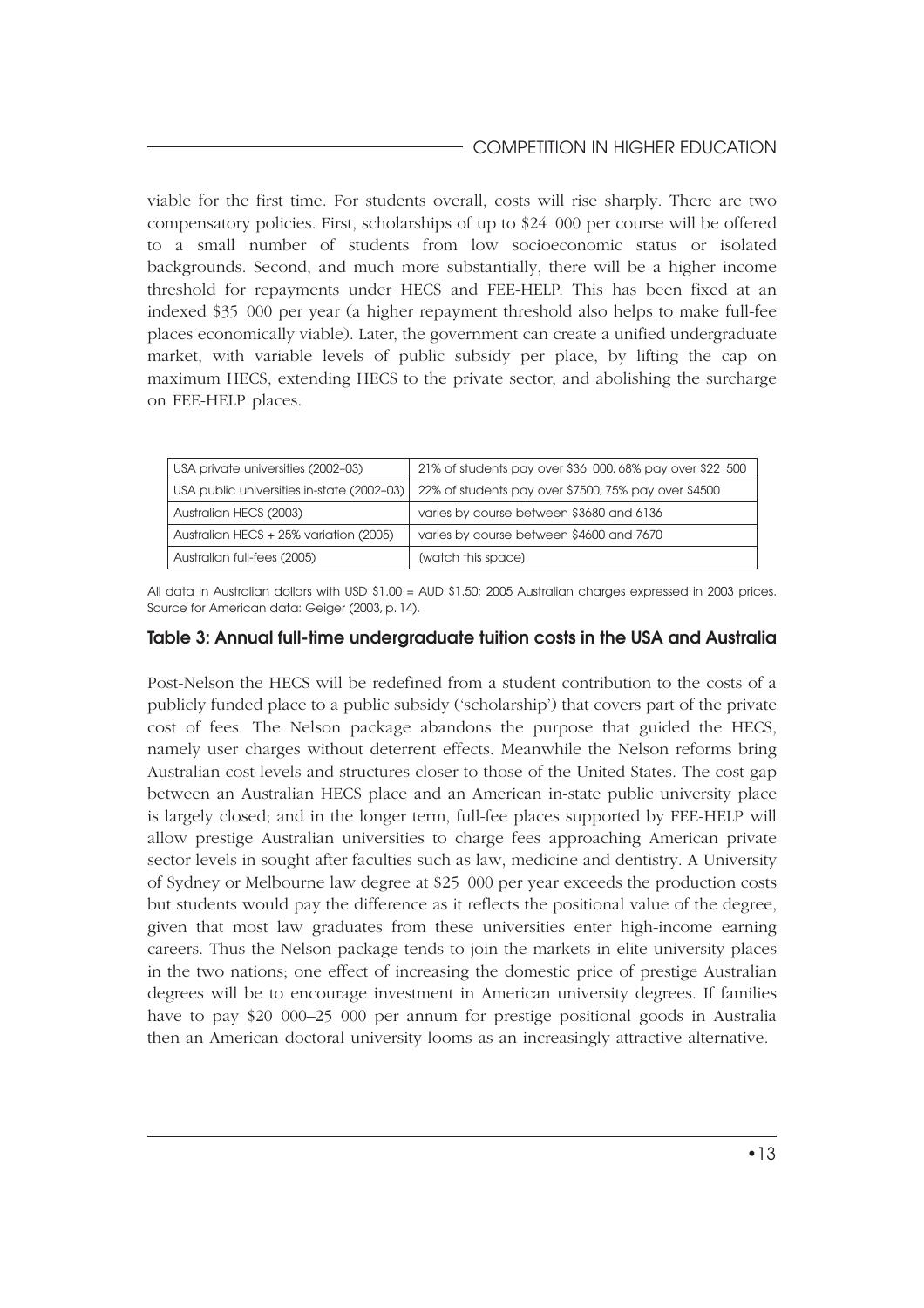After 2005, the number of fee-based places underpinned by FEE-HELP can be expected to increase rapidly (Chapman 2003). This will expand the public subsidisation of positional investments by individuals – mostly from socially advantaged groups – through unpaid loans and administrative costs, $\degree$  and further reduce funding for the direct grants to institutions vital to the common research and teaching infrastructure. No doubt much of the additional fee revenue will be squandered on the costs of competition, such as marketing. At the same time, fees and variable HECS will widen the resource gap between the Sandstones and other universities, as the Sandstones are best placed to charge high prices. Drawing new private investments from families used to investing in secondary education, most of the Sandstones, at least, will strengthen their resource base. Part of this will be ploughed into research capacity, including remuneration for high performers, because research is the global source of prestige and competitiveness, again widening their advantage over other universities. At the lower levels of the hierarchy, there will be a 'race to the bottom' as institutions struggle to fill their places. Both of their strategic options – varying HECS charges downwards, and investing resources in marketing – will reduce the resources for teaching and learning, and thin out their research capacity.

The overall effect is to stretch the vertical hierarchy and widen the gaps between segments. Price variation enables a more differentiated set of economic choices, but matched by steep variations in educational quality. Because high-value course choices in the research-intensive universities command higher prices, and research-intensive provision itself – once government dependent, but now increasingly market dependant – is more firmly restricted, it becomes more difficult than before to access world-class education. Thus the protection and extension of market relations in education helps those with prior economic, social and cultural advantages to consolidate their position. The driving force of the Nelson reforms is the economisation of social privilege in education. Elite university education becomes continuous with independent private schooling at secondary level. First the Sandstones are restructured as a high-cost segment dependant on private investment. Second, the price mechanism is installed to mediate access and redifferentiate both consumption and production. The social pyramid becomes more closely aligned to the educational pyramid. The outcome is a neater, tighter (and fiscally cheaper) positional market: one more closed, with less competition for the Sandstones from below. The Sandstones will not need to become great innovators to maintain their domestic edge: the extent to which they are under pressure to innovate will depend on their openness to global competition. Closer market relations with leading Anglo-Australian families, and less reliance on international fee revenues, might encourage greater insularity. But unlike the USA Australia is not an imperial power; and in the longer term its university quality will be globally referenced. At the bottom of the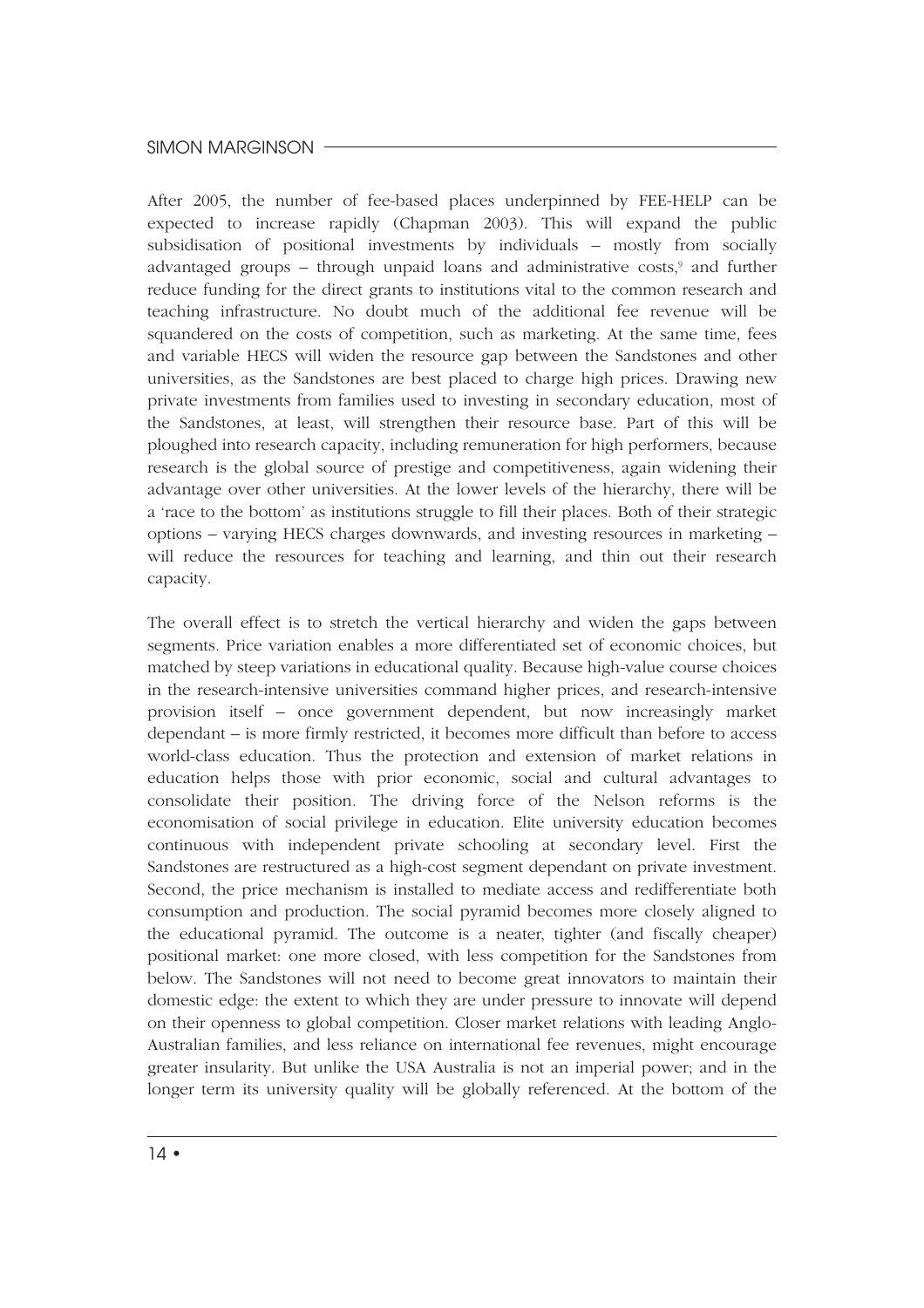market costs will be low, as well as quality. Total participation may not fall. The more important effect is the stratification of participation. The rising cost of HECS, fees and income-contingent loans will stream low-income families away from the high-cost, high-value places. In terms of equality of opportunity, the crucial questions become not so much whether or not there is access to higher education, but 'access to *what*?', and '*who* obtains it'? (Bastedo and Gumport 2003).

| <b>OECD</b><br>exporter<br>nations | International students |                               | <b>Nations</b><br>importing<br>from OECD |           | International students        |
|------------------------------------|------------------------|-------------------------------|------------------------------------------|-----------|-------------------------------|
|                                    | number                 | proportion of<br>all students |                                          | number    | proportion of<br>all students |
| <b>USA</b>                         | 475 169                | 3.5                           | China                                    | 124 000   | n.a.                          |
| UK                                 | 225 722                | 10.9                          | Korea                                    | 70 523    | 2.3                           |
| Germany                            | 199 132                | 9.6                           | India                                    | 61 179    | n.a.                          |
| France                             | 147 402                | 7.3                           | Greece                                   | 55 074    | 11.4                          |
| Australia                          | 110 789                | 13.9                          | Japan                                    | 55 041    | 1.4                           |
| Japan                              | 63 637                 | 1.6                           | Germany                                  | 54 489    | 2.6                           |
| Canada                             | 40 667                 | 4.6                           | France                                   | 47 587    | 2.0                           |
| Spain                              | 39 944                 | 2.2                           | Turkey                                   | 44 204    | 2.6                           |
| Belgium                            | 38 150                 | 10.6                          | Morocco                                  | 43 063    | n.a.                          |
| Austria                            | 682<br>31              | 12.0                          | <b>Italy</b>                             | 41<br>485 | 2.3                           |

Source: OECD (2003).

# **Table 4: Principal exporters and importers of tertiary education, 2001**

# **Global markets in higher education**

There are two forms of global market in higher education. First, there is the market that has developed out of student movement across national borders, such as full-fee undergraduate and Masters coursework programs provided to international students in Australia. With one significant exception – international education in the leading American research universities and a handful of British institutions – this kind of global market does not replace the national markets in higher education. There is not one single unified world market with all students choosing freely between different nations. For the most part students continue to be educated within national systems, with a small but growing minority moving between national systems. The size of that minority varies by nation. In 2001, 2 per cent of students from OECD nations accessed foreign education, and foreign students constituted just over 5 per cent of students in the OECD nations. However in Malaysia in 2001 6 per cent of tertiary students moved offshore (OECD 2003); and in Australia in 2003 international students, of whom three quarters were located within Australia, constituted 22.6 per cent of all higher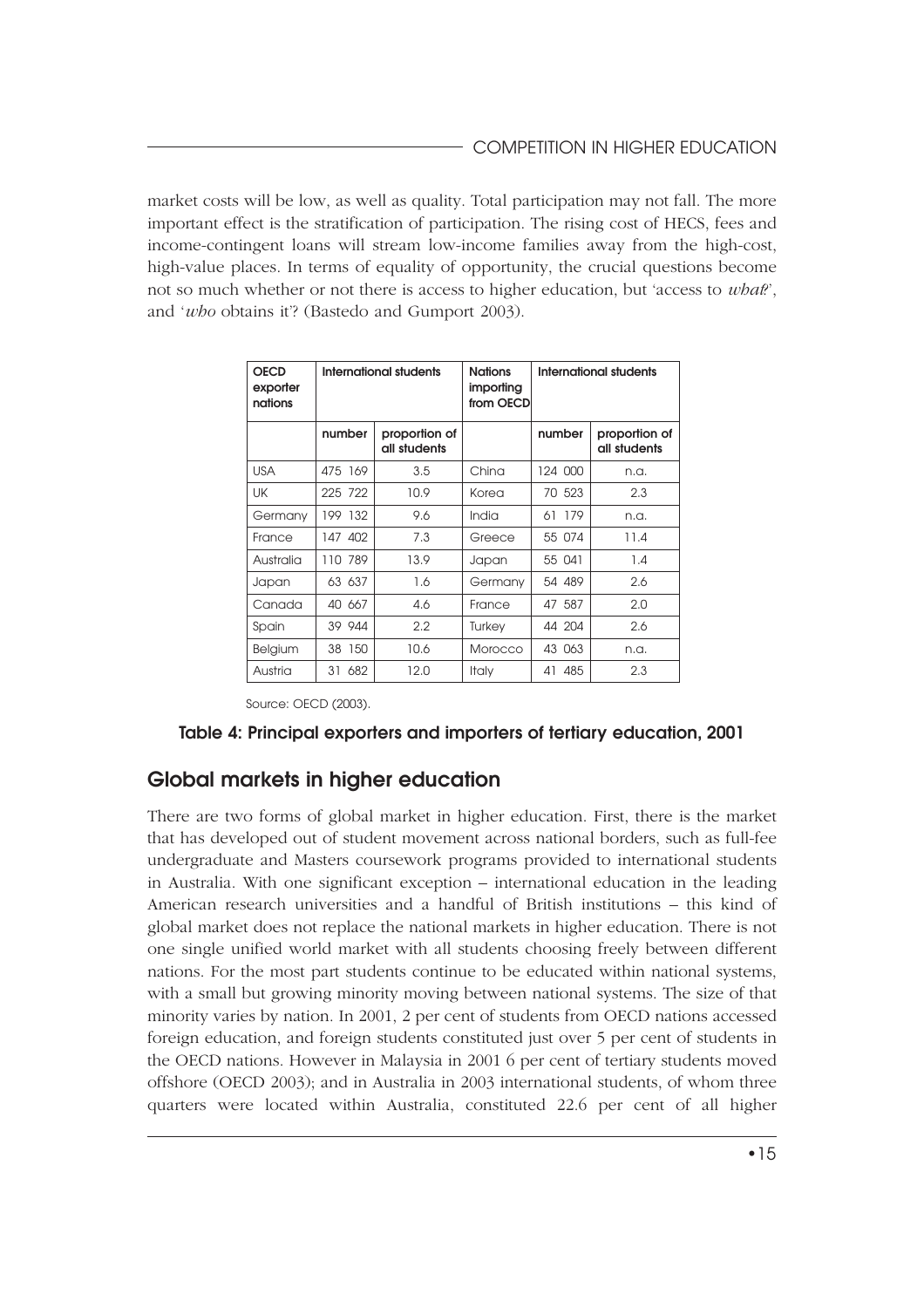education students (DEST 2004).

The economic character of international education also varies. It is fully commercial in the UK, Australia and New Zealand, heavily subsidised in Japan and the USA, and free of tuition charges in parts of Germany. Nevertheless, it is meaningful to refer to a global market. There is a defined field of production (higher education) with identifiable products (degrees and diplomas) that increasingly conform to a Bachelor/Masters/Doctoral structure along American lines. Most international students pay fees. Nations and institutions compete for the status and/or revenues they bring, with some competing more vigorously than others. Students make choices between competing offerings, in which they seek to maximise individual outcomes. Essentially, what export nations provide are the positional advantages gained from global mobility, in three spheres, albeit varying by field of study. First, back in the home nation a foreign education provides skills and prestige. Second, there may be prospects of working in and migrating to the nation where the foreign education is acquired. American immigration policies encourage high-skilled graduates to stay, for example in ICTs and research. Third, there are a growing number of globally mobile jobs in fields such as business, ICTs, engineering and technologies and scientific research (OECD 2002). The language of international business and global academic life is English, so all English-speaking education systems are targeted and there is particularly strong demand for American education (Mazzarol et al. 2001). The global market is especially important in nations where opportunities for upward mobility are constrained, but even where the number of tertiary places of good quality is adequate to meet demand, as in Korea and Japan, there is strong positional demand for an English-language foreign education.10

Within the national dimension, as noted, the number of high-value positional goods is subject to absolute limitations. This constrains the potential for high-fee, high-value places, sets limits on the number of elite producers, and rules out the potential for expansionary commercial production that at the same time enjoys high status. In the global dimension no such limits apply. As long as educational border crossing creates positional goods – as long as a foreign education leverages upward social mobility within and between nations – there is no foreseeable limit to the growth of the global positional market. The export market can expand freely without devaluing the unit value of global positional goods within producer nations such as Australia and the UK. Thus the market in international education can operate on a fully capitalist basis without immediately changing the character of the higher education of domestic students. International education has become Australia's third largest services export, and provides significant fiscal relief. In 2002, universities earned \$1.45 billion in student fees, 13 per cent of revenues (DEST 2003); and Australia earned about \$5 billion in total from international student spending on fees, food, transport,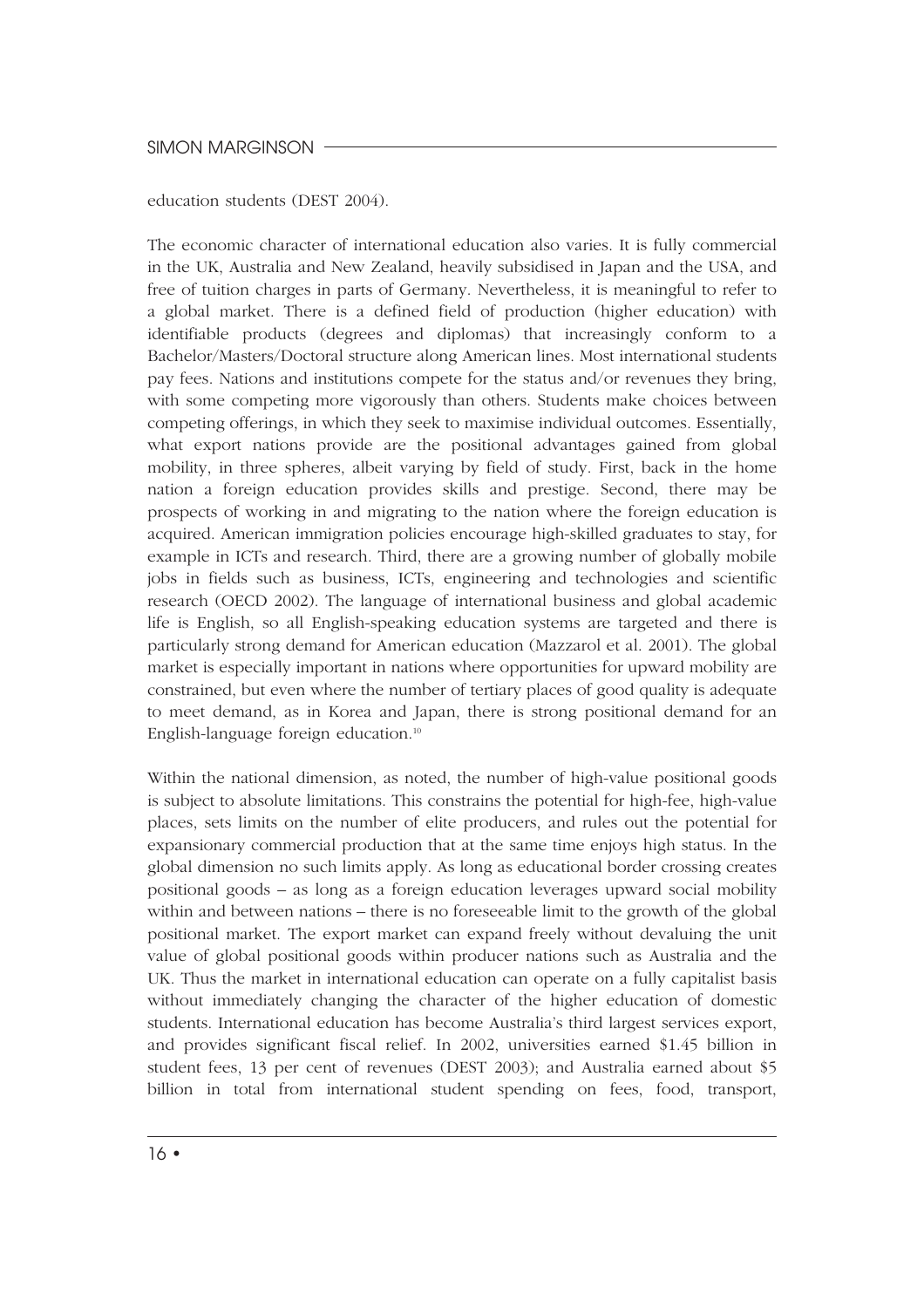accommodation, living costs and entertainment, on and offshore (Nelson 2003a, p. 35).

International education in the American research universities and a handful of British institutions plays a special role within the market in cross-border education. In the global era, in which all research universities are networked and visible, and the leading institutions have a powerful presence throughout the world as both idealexemplars and practical leaders of the sector, these universities have come to constitute a worldwide market of elite institutions, attracting bright students and high achieving academic staff from every nation. The Ivy League universities value their hegemonic role, though it is largely subordinate to their national role in leadership selection and training, especially in the United States. Thus while only a small number of foreign students actually access Harvard, Stanford and Oxford each year, these universities exercise great symbolic power as producers of the highest value positional goods on offer. Increasingly, their global status overshadows the leading universities within national systems outside the USA/UK. This worldwide market does not replace the national markets, but it does subordinate them.

The second global market is constituted by doctoral training. Here there are signs that a single world market is emerging, not only subordinating the status of national systems of doctoral training but also substituting for them to an increasing extent. High achieving research students, not only from developing nations but in nations such as Australia with a viable national system of research training, are increasingly drawn to the 'world graduate school' based on the American universities, Oxford and Cambridge. 'Doctoral education, particularly in the sciences, is perhaps the most perfectly competitive market in higher education' (Geiger 2003, pp. 3–4). It is a classic positional competition. Departments compete for the highest scoring students and students seek places in the preferred departments. Student places are scarce and are subsidised by scholarship funding, rather than subject to the expansionary capitalist dynamic of the market in vocational Masters degrees. American universities compete for the best students from everywhere: more than half their doctoral graduates in engineering are foreign, and over 30 per cent in the natural sciences. A study by the OECD notes that, of the doctoral students in American institutions, 60 per cent or more from each of India, China, the UK, Peru, Iran, Greece, Argentina and Germany had 'firm plans' to stay in the US after finishing their studies (Tremblay 2002, p. 44).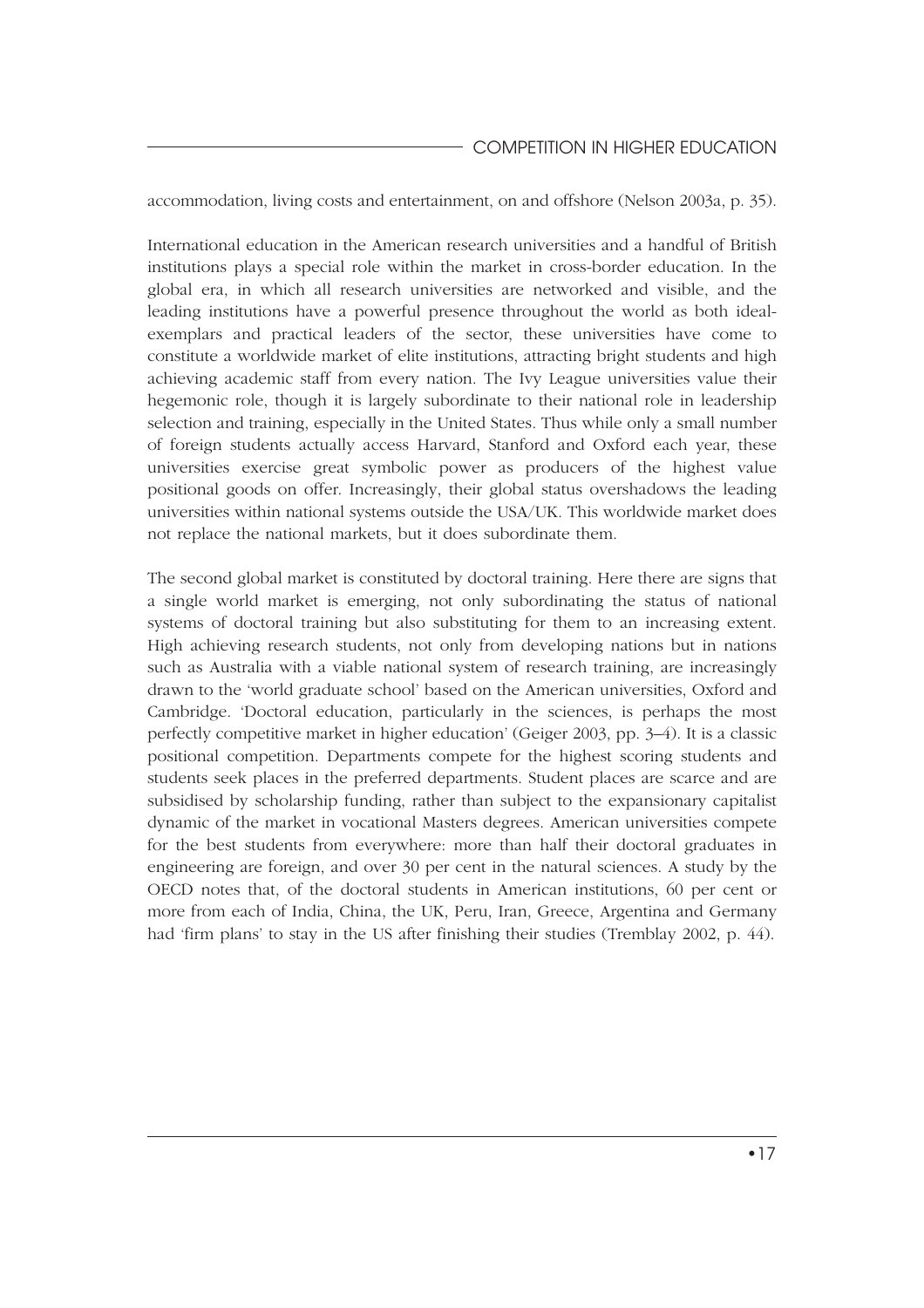

**Figure 1: Student flows in the worldwide environment of higher education**

# **Student flows in the global markets**

The global markets are structured by student flows that are uneven and asymmetrical between nations. Some nations are primarily exporters, others are primarily importers; while a third group, including Japan and parts of Europe, exhibit a pattern of more balanced two-way exchange. The diagram simplifies the picture by leaving out Latin America, Africa and central Asia, concentrating on the dynamic parts of the global market. It illustrates:

- the magnetic attraction of American higher education, which is associated with globally superior positional opportunities;
- the UK, Australia, Canada and New Zealand sitting in the American slipstream, operating on a more entrepreneurial basis than American institutions. They gain a referred power as lesser English-language educational providers and sites for migration, sometimes as a transitional stage in passage to the USA;
- the massive demand for foreign education in the Asia-Pacific. Despite the frequent movement between contiguous European countries, four of the five largest importing nations are in the Asia-Pacific – China, Korea, India and Japan – and Malaysia, Indonesia, Hong Kong and Singapore are also in the top 20 importing nations. In 2001 the English-speaking countries enrolled 71.6 per cent of international students from Asia (OECD 2003);
- the extensive student flows within Europe, largely of a non-commercial nature. European universities also educate many students from the developing world.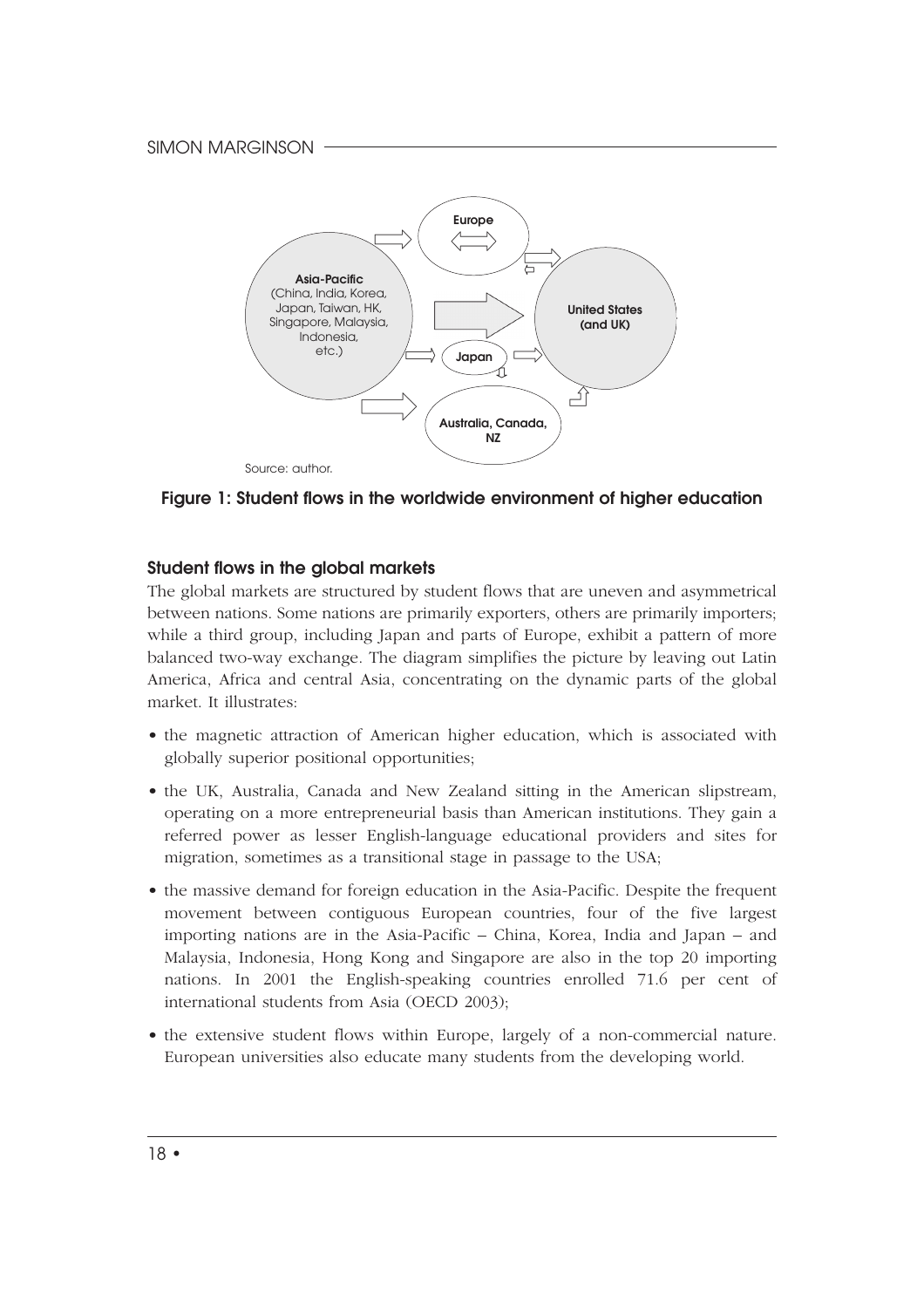# COMPETITION IN HIGHER EDUCATION

| USA 2002-2003 |        | Australia 2002  |           |
|---------------|--------|-----------------|-----------|
| India         | 74 603 | Singapore       | 29 956    |
| China         | 64 757 | Hong Kong China | 26 956    |
| Korea         | 51 519 | Malaysia        | 23 725    |
| Japan         | 45 960 | China mainland  | 19 596    |
| Taiwan        | 28 107 | Indonesia       | 981<br>11 |
| Canada        | 26 513 | India           | 8390      |
| Mexico        | 12 801 | <b>USA</b>      | 8325      |
| Turkey        | 11 601 | UK              | 5752      |
| Indonesia     | 10 432 | Thailand        | 5202      |
| Thailand      | 9982   | Taiwan          | 3977      |

Sources: IIE (2003), DEST (2003).

# **Table 5: Principal sources of international students, USA and Australia (2002)**

In the Asia-Pacific region there is immense potential for the further growth of demand for education as a global positional good. The Asia-Pacific nations constitute well over half of the world's population, including three of the four largest nations: China, India and Indonesia. Ten of the world's sixteen cities with over ten million people are in the Asia-Pacific, representing immense concentrations of present and future demand for education. In China there have been two decades of high economic growth and the nation could produce one fifth of world GDP by 2050. Expenditure on tertiary education is relatively low, and in 2000 only 8 per cent of the school leaver age group entered degree-level courses in China, a third of the level in Australia. Unmet demand in China will increase steeply because, though China will expand and upgrade domestic provision, the growth of middle-class demand for tertiary education will outstrip the roll-out of new institutions and places. Thailand and Indonesia are other countries where unmet demand can be expected to be high even without the extra incentive constituted by the positional value of foreign education. In much of the Asia-Pacific the habit of private investment is entrenched. In Korea 70 per cent of domestic expenditure on tertiary institutions is private spending, in Japan 56 per cent, in Indonesia 56 per cent, in China 43 per cent (OECD 2003).

#### **Implications for national markets**

The growth of global markets has a number of implications for national markets and the national hierarchy of universities. First, in more entrepreneurial export nations such as Australia it has encouraged the installation of business cultures within universities, with potential to transform local as well as foreign operations. In some universities, especially the more recently established ones, corporatisation is associated with the weakening of academic cultures, with negative long-term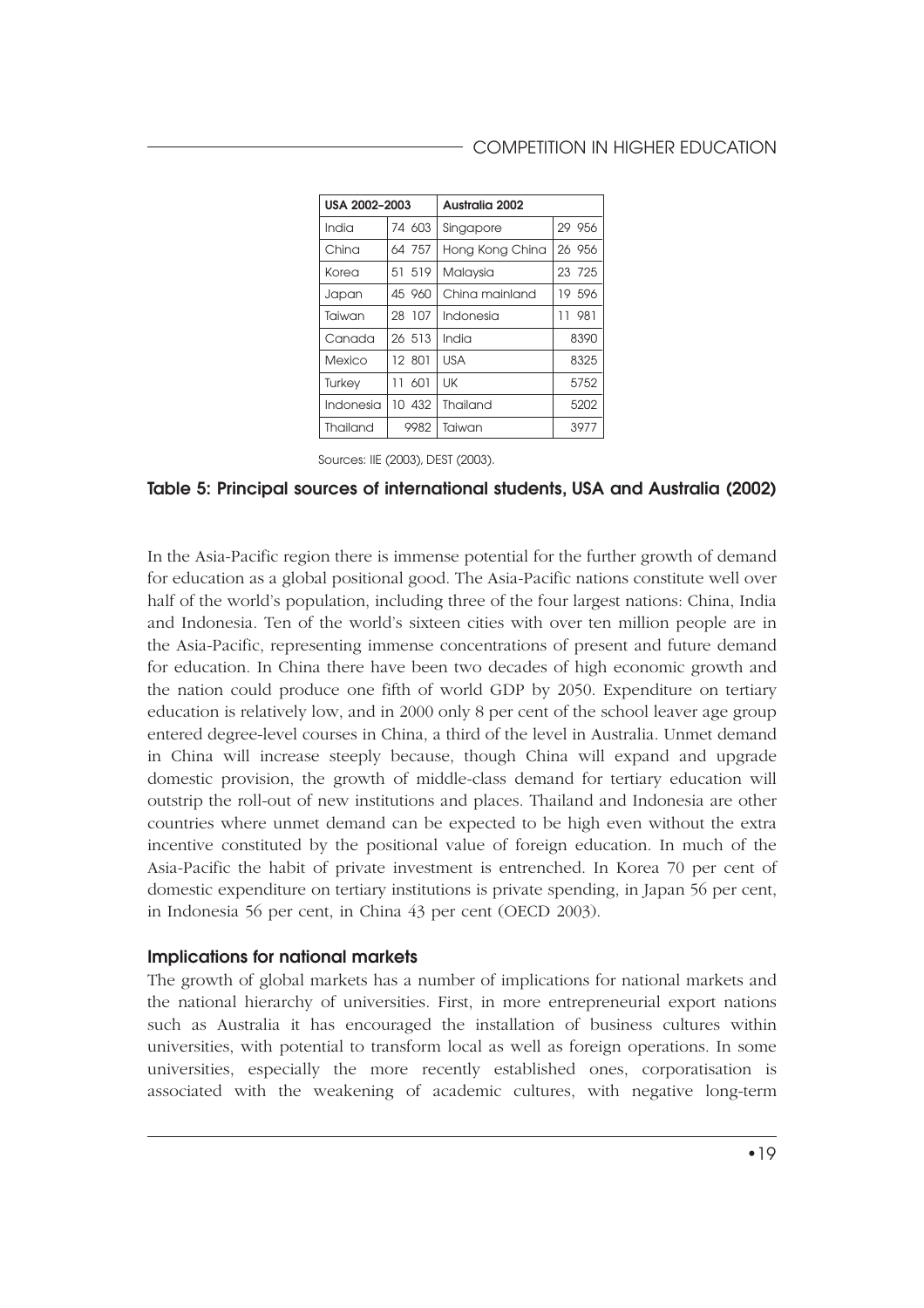implications for research capacity (Marginson and Considine 2000). Second, the emergence of a large-scale market sector serving international students, alongside domestic students, introduces a fatal ambiguity into the old national project of equalising educational opportunities between social groups. Monitoring the social patterns of access on a national scale becomes less meaningful, especially given the increasing leakages from the national pool. The social elite has the superior option of investment in American education, and exercises it to a growing degree; the large number of international students muddies the waters of local merit-based competition for places; and entrepreneurial global markets popularise the notion that opportunities can be bought, encouraging the installation of local fee systems on supposed 'equity' grounds. Notwithstanding the provision of loans and scholarships, systems in which there is direct charging for tuition always favours those families with a superior capacity to pay.

Third, and on the other hand, global markets offer all institutions, elite or not, a wider set of strategic options, identities and development paths. They can specialise in international partnerships, ICT-based linkages, international marketing or a more cosmopolitan curriculum. Suddenly institutions find themselves operating in more than one sphere at the same time, using the outcomes of strategies in one sphere (resources, networks, reputation) as inputs in the other. They also face new tensions between domestic investment and global investment options. Nevertheless, and while elite status is an advantage in the global as well as national markets, universities locked out of the elite segment of their national systems can position themselves as providers of high-value positional goods for students from elsewhere. At the same time, there are limits to this. Most revenues continue to be sourced not globally, but nationally and locally, from government grants for research and teaching, and from student fees. Even in export-oriented Australia, only 13 per cent of revenues derived from international students in 2003; and institutions spend more on globally linked research activity than they generate in international research funding. Universities that have placed especially high emphasis on the global dimension, such as RMIT and Central Queensland in Australia, risk over-exposure and resource instability.

Fourth, the global market also has another and profound implication for universities in all nations other than the USA. By bringing a new and superior layer of high-value positional opportunities within view (if not necessarily within reach) of middle-class families everywhere, it relativises the local Ivy League, disturbing the traditional conservatism of national positional markets. Suddenly, venerable and unchallengeable universities become less attractive and more vulnerable; undermined by the gravitational pull of the global markets; the global character of research and judgments about the value of knowledge; and the in-your-face visibility of American institutions in a networked era. This affects both leading universities in nations such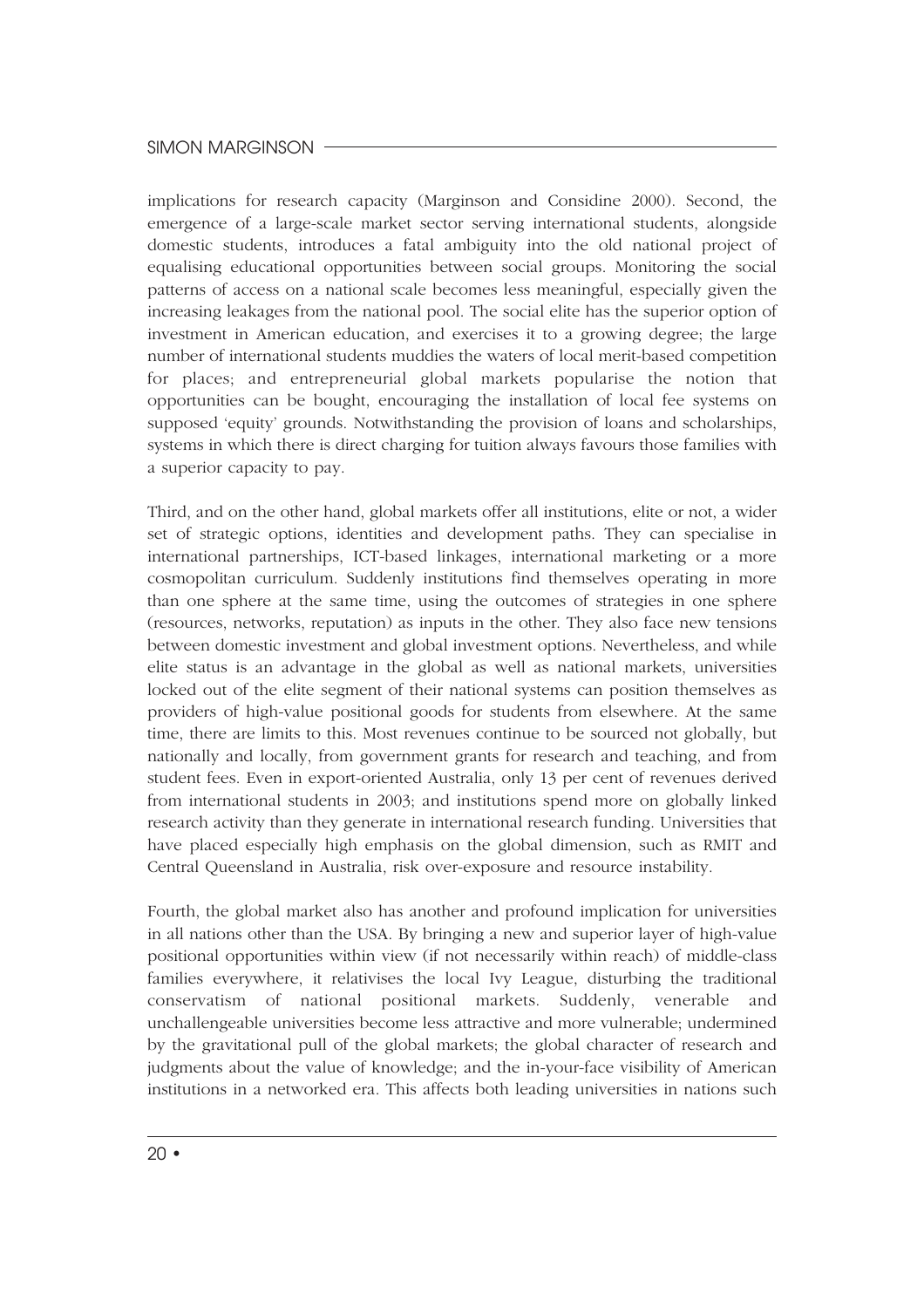as Australia – which at least can become global players in their own right – and in developing countries, where institutions lack the capacity in research and communications technologies and the national geo-strategic power to make a ready transition into the global era, facing fewer options and more constraints (Marginson and Sawir, forthcoming). Nevertheless, some local/national university traditions are more robust than others, some nations and institutions are more open to global influences than others, and the capacity to pursue a proactive global strategy is unevenly distributed throughout the world. Certain national governments underpin the forward strategies of their institutions in the global higher education environment (much the wisest policy), some offer their universities domestic protection from those same global market forces, and others leave it to the market to sort their universities out. Australian policies largely fall between categories two and three.

Thus, in relation to equality of opportunity, global markets have mixed effects. On the one hand, they offer the potential to free up the national hierarchy of universities, to at least some extent, while providing new positional options for middle-class families in developing nations. On the other hand, global markets undermine the old project of equalising social opportunities within national borders, and reproduce new patterns of global hierarchy and inequality in universities. Within developing nations, like global business activity, global higher education also fosters globally connected local elites, creating inequalities of opportunity between haves and have nots.

# **Global university hierarchy**

The global markets are subject to global segmentation, in which the world market is constituted by a small number of major players, and all developed nations subordinate all developing nations: 93.5 per cent of international students are enrolled in the OECD nations. English-language nations enjoy a post-imperial advantage, and American universities are unchallengeable – at least until there are global shifts in economic and cultural power, for example through the growth of East and Southeast Asian nations, especially China. American universities dominate institution-toinstitution networking. Universities in the different global regions tend to have partial linkages with other regions but are always linked to universities in the United States, which is the global communications and business hub (Castells 2001). Recently the Shanghai Jiao Tong University Institute of Higher Education (2003) compiled a ranking of world universities based on research and academic performance.11 The Shanghai Jiao Tong University Institute rankings found that:

• of the top 20 universities, 15 were from the USA and four from the UK. There was only one other nation in the top 20, Japan via the University of Tokyo;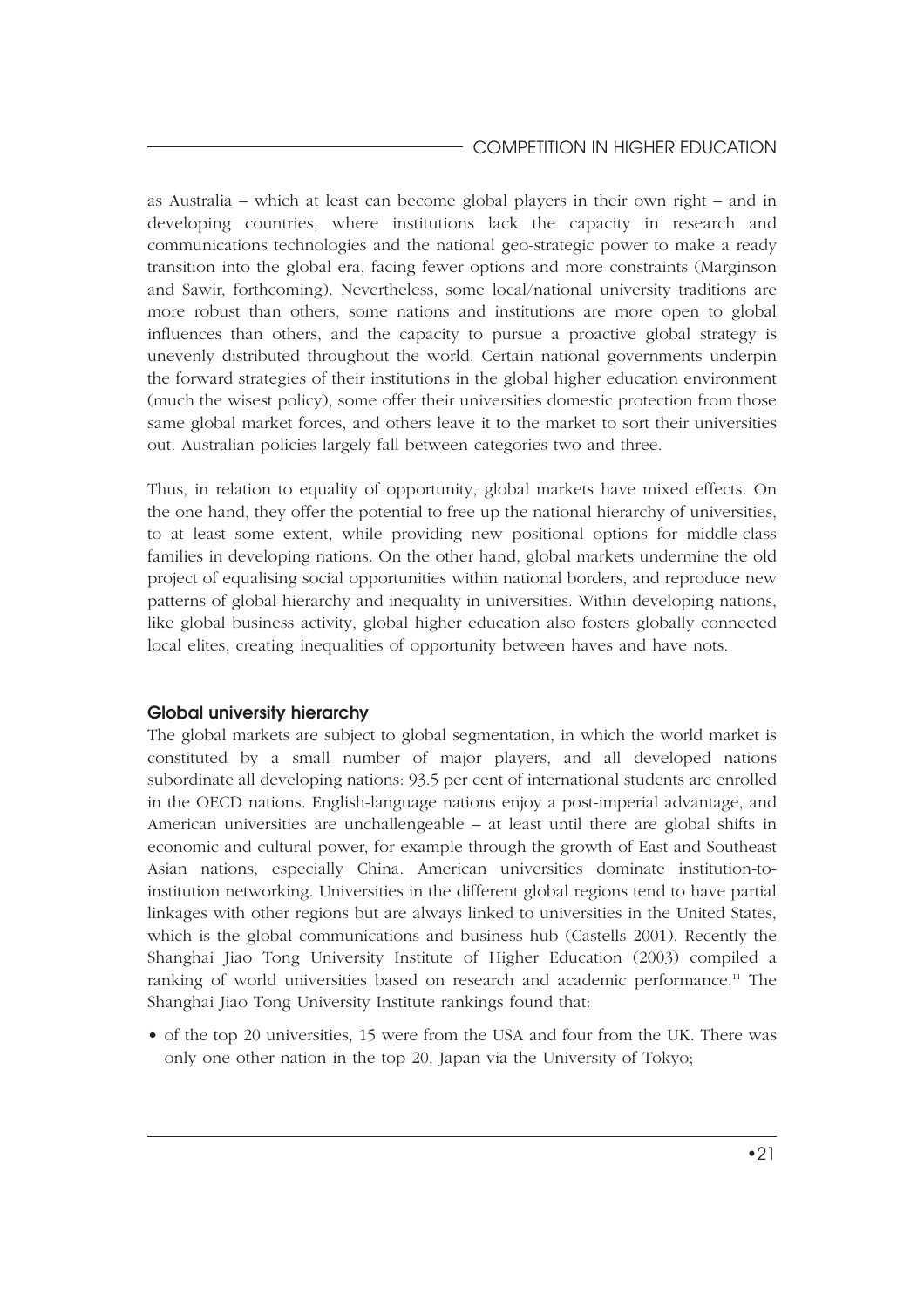|                 | Institution                | <b>Nation</b> |     | Institution                    | Nation     |
|-----------------|----------------------------|---------------|-----|--------------------------------|------------|
| $\mathbf{I}$    | Harvard                    | <b>USA</b>    | 51  | Case Western Reserve           | <b>USA</b> |
|                 | Stanford                   | <b>USA</b>    | 52  | North Carolina - Chapel Hill   | <b>USA</b> |
| $\frac{2}{3}$   | California IT              | <b>USA</b>    | 53  | Osaka                          | Japan      |
| 4               | California - Berkeley      | <b>USA</b>    | 53  | Pittsburgh                     | <b>USA</b> |
| 5               | Cambridge                  | UK            | 55  | Arizona                        | <b>USA</b> |
| $\overline{6}$  | Massachusetts IT           | <b>USA</b>    | 55  | <b>Bristol</b>                 | <b>UK</b>  |
| $\overline{7}$  | Princeton                  | <b>USA</b>    | 55  | New York                       | <b>USA</b> |
| 8               | Yale                       | <b>USA</b>    | 58  | Heidelberg                     | German     |
| $\overline{9}$  | Oxford                     | <b>UK</b>     | 59  | Uppsala                        | Sweden     |
| 10              | Columbia                   | <b>USA</b>    | 60  | <b>Technical U Munich</b>      | German     |
| $\overline{11}$ | Chicago                    | <b>USA</b>    | 61  | <b>Rice</b>                    | <b>USA</b> |
| 12              | Cornell                    | <b>USA</b>    | 61  | Carnegie Mellon                | <b>USA</b> |
| 13              | California - San Francisco | <b>USA</b>    | 63  | Oslo                           | Norway     |
| 14              | California - San Diego     | <b>USA</b>    | 64  | Tohoku                         | Japan      |
| 15              | California - Los Angeles   | <b>USA</b>    | 65  | Paris 06                       | France     |
| 16              | Washington, Seattle        | <b>USA</b>    | 65  | Copenhagen                     | Denmarl    |
| 17              | <b>Imperial College</b>    | <b>UK</b>     | 67  | Virginia                       | <b>USA</b> |
| 18              | Pennsylvania               | <b>USA</b>    | 68  | Nagoya                         | Japan      |
| 19              | Tokyo                      | Japan         | 68  | Sheffield                      | <b>UK</b>  |
| 20              | University College London  | <b>UK</b>     | 70  | Roma - La Sapienza             | Italy      |
| $\overline{21}$ | Michigan - Ann Arbor       | <b>USA</b>    | 70  | Texas A & M U College Station  | <b>USA</b> |
| 22              | Washington, St. Louis      | <b>USA</b>    | 72  | Rochester                      | <b>USA</b> |
| $\overline{23}$ | Toronto                    | Canada        | 72  | Paris 11                       | France     |
| 24              | Johns Hopkins              | <b>USA</b>    | 74  | Helsinki                       | Finland    |
| $\overline{25}$ | Swiss Fed IT Zurich        | Switzerland   | 75  | Maryland - College Park        | <b>USA</b> |
| 26              | California - Santa Barbara | <b>USA</b>    | 75  | Florida                        | <b>USA</b> |
| $\overline{27}$ | <b>Wisconsin Madison</b>   | <b>USA</b>    | 75  | King's College London          | <b>UK</b>  |
| 28              | Rockefeller                | <b>USA</b>    | 78  | Leiden                         | Netherla   |
| 29              | Northwestern               | <b>USA</b>    | 79  | <b>McGill</b>                  | Canada     |
| 30              | Kyoto                      | Japan         | 80  | Purdue - West Lafayette        | <b>USA</b> |
| 31              | Colorado - Boulder         | <b>USA</b>    | 81  | Ohio State - Columbia          | <b>USA</b> |
| 32              | Vanderbilt                 | <b>USA</b>    | 81  | Utah                           | <b>USA</b> |
| 32              | Duke                       | <b>USA</b>    | 83  | Tufts                          | <b>USA</b> |
| 34              | Texas - SW Med Centre      | <b>USA</b>    | 84  | Vienna                         | Austria    |
| 35              | <b>British Columbia</b>    | Canada        | 84  | Groningen                      | Netherla   |
| 36              | California - Davis         | <b>USA</b>    | 86  | McMaster                       | Canada     |
| 37              | Minnesota - Twin Cities    | <b>USA</b>    | 87  | Michigan State                 | <b>USA</b> |
| 38              | Rutgers - New Brunswick    | <b>USA</b>    | 88  | California - Riverside         | <b>USA</b> |
| 39              | Karolinska I - Stockholm   | Sweden        | 89  | Manchester                     | UK         |
| 40              | Pennsylvania S - U Park    | <b>USA</b>    | 90  | lowa                           | <b>USA</b> |
| 40              | Utrecht                    | Netherlands   | 91  | Gottingen                      | German     |
| 40              | Southern California        | <b>USA</b>    | 92  | Melbourne                      | Australia  |
| 43              | Edinburgh                  | UK            | 93  | Lund                           | Sweden     |
| 44              | California - Irvine        | <b>USA</b>    | 94  | Hebrew U Jerusalem             | Israel     |
| 45              | Illinois - Urbana Champ.   | <b>USA</b>    | 95  | Free U Berlin                  | German     |
| 45              | Zurich                     | Switzerland   | 96  | <b>Basel</b>                   | Switzerla  |
| 47              | Texas - Austin             | <b>USA</b>    | 96  | Illinois - Chicago             | <b>USA</b> |
| 48              | Munich                     | Germany       | 98  | <b>Boston</b>                  | <b>USA</b> |
| 49              | Brown                      | <b>USA</b>    | 99  | North Carolina State - Raleigh | <b>USA</b> |
| 49              | Australian National        | Australia     | 100 | Ghent                          | Belgium    |
|                 |                            |               |     |                                |            |

|    | Institution                | Nation      |     | Institution                    | Nation      |
|----|----------------------------|-------------|-----|--------------------------------|-------------|
| 1  | Harvard                    | <b>USA</b>  | 51  | Case Western Reserve           | <b>USA</b>  |
| 2  | Stanford                   | <b>USA</b>  | 52  | North Carolina - Chapel Hill   | <b>USA</b>  |
| 3  | California IT              | <b>USA</b>  | 53  | Osaka                          | Japan       |
| 4  | California - Berkeley      | <b>USA</b>  | 53  | Pittsburgh                     | <b>USA</b>  |
| 5  | Cambridge                  | <b>UK</b>   | 55  | Arizona                        | <b>USA</b>  |
| 6  | Massachusetts IT           | <b>USA</b>  | 55  | <b>Bristol</b>                 | UK          |
| 7  | Princeton                  | <b>USA</b>  | 55  | New York                       | <b>USA</b>  |
| 8  | Yale                       | <b>USA</b>  | 58  | Heidelberg                     | Germany     |
| 9  | Oxford                     | <b>UK</b>   | 59  | Uppsala                        | Sweden      |
| 10 | Columbia                   | <b>USA</b>  | 60  | <b>Technical U Munich</b>      | Germany     |
| 11 | Chicago                    | <b>USA</b>  | 61  | <b>Rice</b>                    | <b>USA</b>  |
| 12 | Cornell                    | <b>USA</b>  | 61  | Carnegie Mellon                | <b>USA</b>  |
| 13 | California - San Francisco | <b>USA</b>  | 63  | Oslo                           | Norway      |
| 14 | California - San Diego     | <b>USA</b>  | 64  | Tohoku                         | Japan       |
| 15 | California - Los Angeles   | <b>USA</b>  | 65  | Paris 06                       | France      |
| 16 | Washington, Seattle        | <b>USA</b>  | 65  | Copenhagen                     | Denmark     |
| 17 | Imperial College           | <b>UK</b>   | 67  | Virginia                       | <b>USA</b>  |
| 18 | Pennsylvania               | <b>USA</b>  | 68  | Nagoya                         | Japan       |
| 19 | Tokyo                      | Japan       | 68  | Sheffield                      | <b>UK</b>   |
| 20 | University College London  | <b>UK</b>   | 70  | Roma - La Sapienza             | Italy       |
| 21 | Michigan - Ann Arbor       | <b>USA</b>  | 70  | Texas A & M U College Station  | <b>USA</b>  |
| 22 | Washington, St. Louis      | <b>USA</b>  | 72  | Rochester                      | <b>USA</b>  |
| 23 | Toronto                    | Canada      | 72  | Paris 11                       | France      |
| 24 | Johns Hopkins              | <b>USA</b>  | 74  | Helsinki                       | Finland     |
| 25 | Swiss Fed IT Zurich        | Switzerland | 75  | Maryland - College Park        | <b>USA</b>  |
| 26 | California - Santa Barbara | <b>USA</b>  | 75  | Florida                        | <b>USA</b>  |
| 27 | <b>Wisconsin Madison</b>   | <b>USA</b>  | 75  | King's College London          | UK          |
| 28 | Rockefeller                | <b>USA</b>  | 78  | Leiden                         | Netherlands |
| 29 | Northwestern               | <b>USA</b>  | 79  | <b>McGill</b>                  | Canada      |
| 30 | Kyoto                      | Japan       | 80  | Purdue - West Lafayette        | <b>USA</b>  |
| 31 | Colorado - Boulder         | <b>USA</b>  | 81  | Ohio State - Columbia          | <b>USA</b>  |
| 32 | Vanderbilt                 | <b>USA</b>  | 81  | Utah                           | <b>USA</b>  |
| 32 | Duke                       | <b>USA</b>  | 83  | Tufts                          | <b>USA</b>  |
| 34 | Texas - SW Med Centre      | <b>USA</b>  | 84  | Vienna                         | Austria     |
| 35 | <b>British Columbia</b>    | Canada      | 84  | Groningen                      | Netherlands |
| 36 | California - Davis         | <b>USA</b>  | 86  | McMaster                       | Canada      |
| 37 | Minnesota - Twin Cities    | <b>USA</b>  | 87  | Michigan State                 | <b>USA</b>  |
| 38 | Rutgers - New Brunswick    | <b>USA</b>  | 88  | California - Riverside         | <b>USA</b>  |
| 39 | Karolinska I - Stockholm   | Sweden      | 89  | Manchester                     | <b>UK</b>   |
| 40 | Pennsylvania S - U Park    | <b>USA</b>  | 90  | lowa                           | <b>USA</b>  |
| 40 | Utrecht                    | Netherlands | 91  | Gottingen                      | Germany     |
| 40 | Southern California        | <b>USA</b>  | 92  | Melbourne                      | Australia   |
| 43 | Edinburgh                  | UK          | 93  | Lund                           | Sweden      |
| 44 | California - Irvine        | <b>USA</b>  | 94  | Hebrew U Jerusalem             | Israel      |
| 45 | Illinois - Urbana Champ.   | <b>USA</b>  | 95  | Free U Berlin                  | Germany     |
| 45 | Zurich                     | Switzerland | 96  | <b>Basel</b>                   | Switzerland |
| 47 | Texas - Austin             | <b>USA</b>  | 96  | Illinois - Chicago             | <b>USA</b>  |
| 48 | Munich                     | Germany     | 98  | <b>Boston</b>                  | <b>USA</b>  |
| 49 | Brown                      | <b>USA</b>  | 99  | North Carolina State - Raleigh | <b>USA</b>  |
| 49 | Australian National        | Australia   | 100 | Ghent                          | Belgium     |
|    |                            |             | 101 | Emory                          | <b>USA</b>  |
|    |                            |             |     |                                |             |

Source: SJTUIHE (2003).

# **Table 6: World's top 101 universities ranked on research and publications, according to the Shanghai Jiao Tong University Institute of Higher Education, 2003**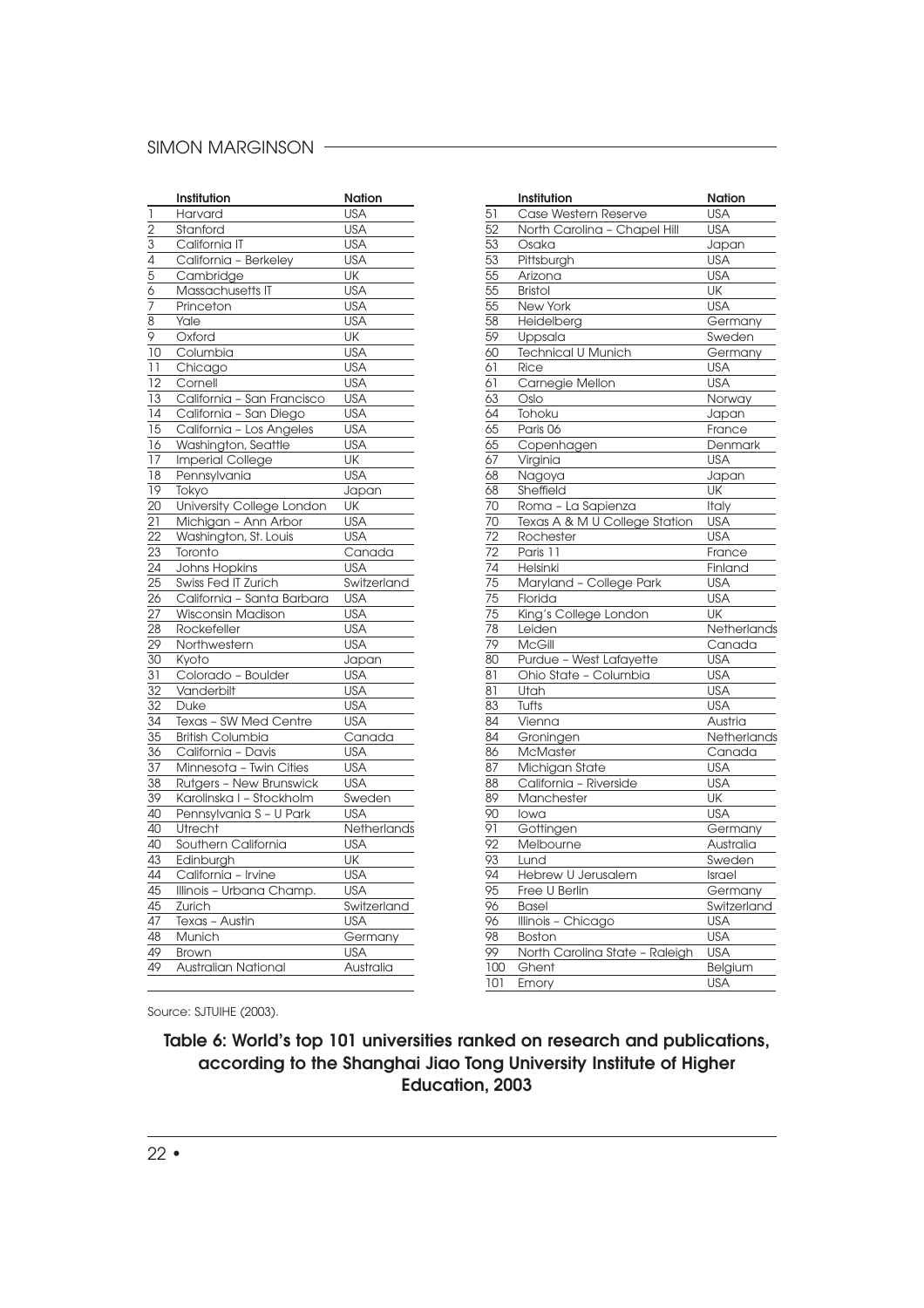- of the top 50 universities, 35 *more than two thirds* were from the USA;
- of the top 101 universities, almost three quarters were from the English-speaking nations: 58 from the USA, nine from the UK, four from Canada and two from Australia: the Australian National University and the University of Melbourne.<sup>12</sup> There were also five universities from Japan, and 23 from Western European and Israel including five from Germany, and three each from Switzerland, Sweden and the Netherlands (see Table 6).

Given the market power of the American universities it is ironic that Americans mostly see international education as a form of foreign aid and cultural exchange, rather than as a source of revenue. There is an intense domestic competition between the American universities for top students, leading academic staff and research reputations; but American universities do not approach global competition with the same vigour. American global hegemony is exercised without entrepreneurial marketing. It is sustained by American economic, technological, cultural and military power; by the extraordinary resources US universities command, and by their academic prestige. These universities do not have to adjust their programs or cultural ambiance to attract international support. American universities do not sell an internationalised curriculum; they freely offer themselves as the global standard. Foreign students flock to them, like the crowds of tourists streaming into Disneyland. Globalisation – in education as in other sectors – is what America does to the world, not what the world does to America.

In sum, global education is produced and consumed in terms of a worldwide university hierarchy in which not only is global equality of opportunity absent, *global educational inequality is necessary to* the commercial market in international education (though not to non-commercial educational exchange, as the heavy traffic of students in Western Europe demonstrates). Global hierarchy creates global positional goods, making it worthwhile to invest in border crossing and worthwhile for Australian universities to grow their international education enrolments. It is global socioeconomic inequality not educational quality that drives the market:

Capital invested in foreign trade can yield a higher rate of profit … because it competes with commodities produced by other countries with less well developed production facilities, so that the more advanced country sells its goods above their value. (Marx 1981, pp. 344–5).

Correspondingly the global educational market tends to reproduce these global inequalities of power. It maintains the unequal value of education in the developing world compared to the developed world, and sustains asymmetries in student flows,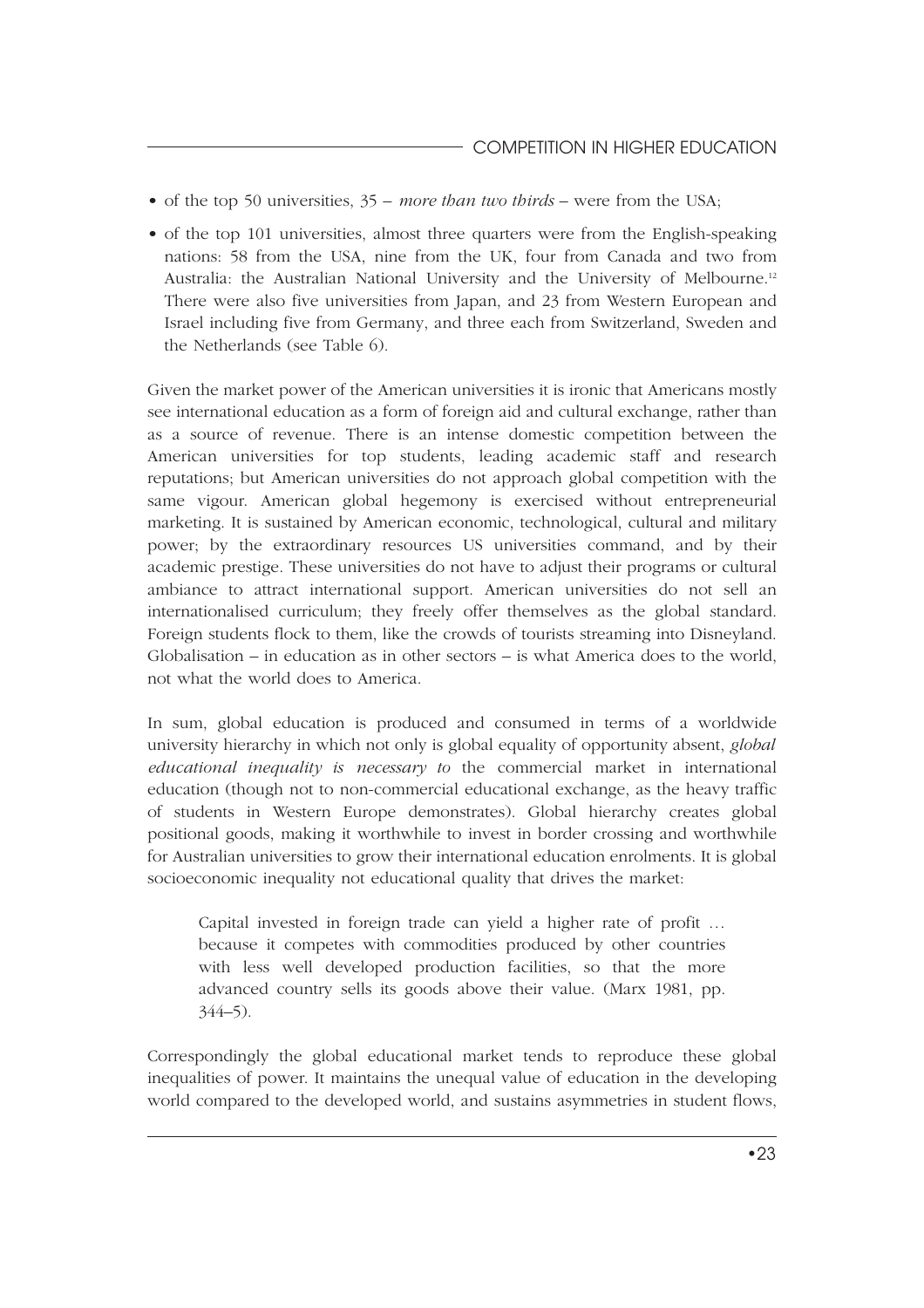capital flows, cultural engagement and cultural respect. Students from developed nations rarely enrol in developing countries. Economic revenues flow from the developing countries to the export nations, and aid dollars rarely compensate. By spreading English language and Americanised practises, global education markets colonise non-English cultures and identities. The half a million Asian students who enter the English-speaking education systems each year come from very diverse linguistic backgrounds. Apart from English, in the Asia-Pacific there are 14 languages that are each spoken by 65 million people or more, including Putonghua (Mandarin) by 1000 million, Hindi and Urdu by 900 million, Bengali by 250 million and Indonesian/Malay by 160 million (Linguasphere Observatory 2003). All of these languages could become alternative global mediums, but the global university markets relentlessly reproduce the hegemony and homogeneity of English. The bedrock assumption of English-language universities is that native English speakers have little to learn in other languages. Along with global hegemony comes global insularity, a blindness to other languages and the cultures embedded in them, regardless of the immense richness these entail.

Yet some global educational flows are two-way; and, as emerging nations strengthen, more of their international graduates return or invest in the country of origin and feed their knowledge and skills into the national university system. In the longer term nations must develop their own national capacity in higher education to modify Americanisation and maximise their strategic options within the worldwide university network. As Singapore and Taiwan have shown, robust emerging nations can reverse the brain drain and transform their educational position. The clear losers in the global education market are those developing nations that are too weak to sustain their own national and university identities or provide sufficient opportunities to draw back their foreign-educated graduates.

For the lesser English-language providers such as Australia, the Americanised market presents more subtle difficulties for national identity and strategy. Australia has positioned itself as a high growth provider by good marketing and management, inventive off-shore engagement, a specialisation in high-volume standard-cost training in business and IT, improving non-academic services, proximity to Southeast Asia, a friendly climate and a peaceful social atmosphere, and a price advantage over the USA and UK deriving from a weak Australian dollar. IDP (2001) estimates that the average total cost of fees and living expenses in the American public universities was \$19 427. It was \$19 159 in the UK, where living costs are relatively high. In Australia it was \$12 482, and in New Zealand \$11 712. Australia's costs were therefore less than two thirds of those in the UK and the American public universities. It is not surprising that Australian international education is price dependent rather than quality dependent given that average student–staff ratios have risen from 12 to 21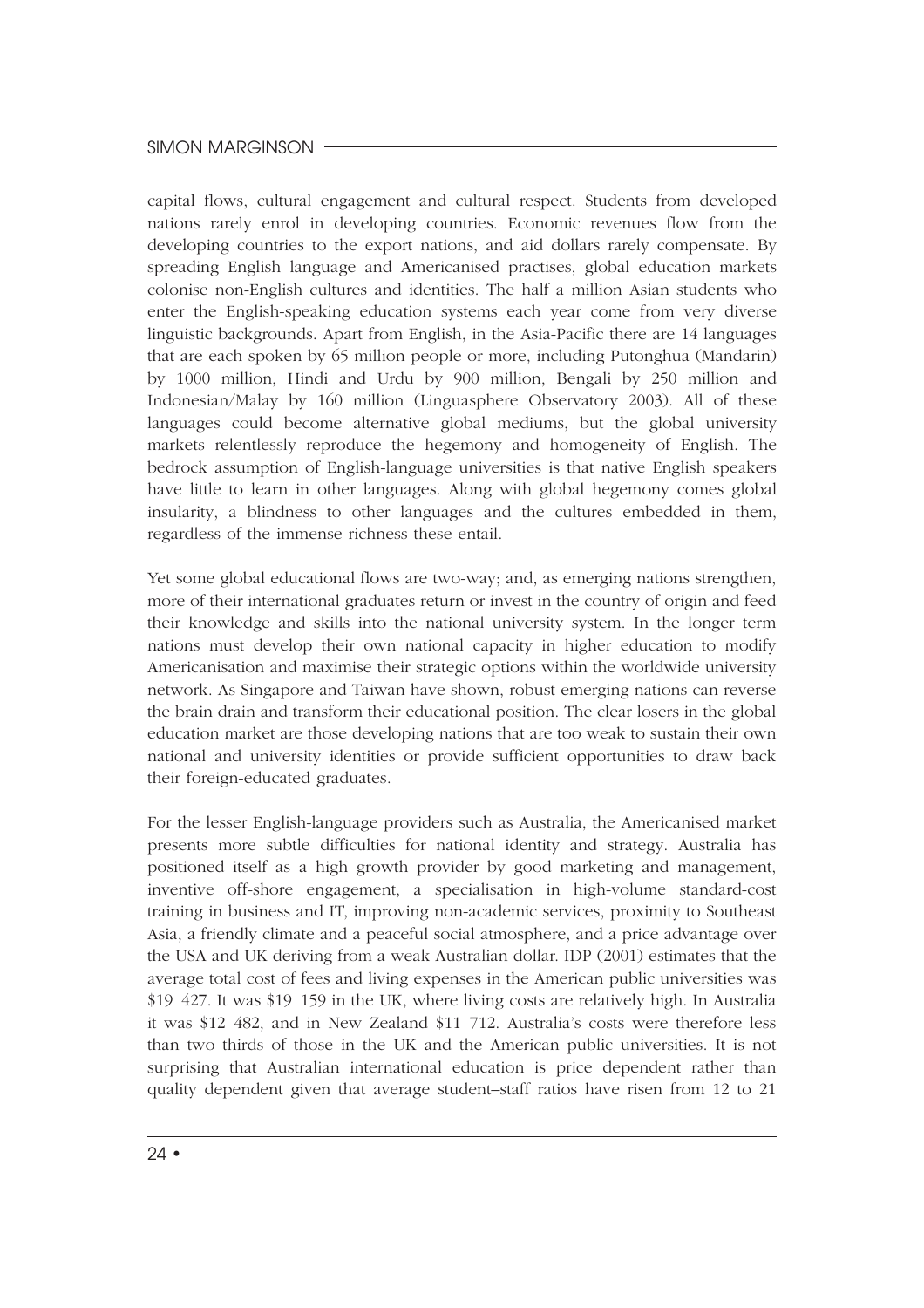since the mid 1980s (DEST 2004). But such a price advantage is not secure in the long term. In addition, the discipline base and countries of origin are narrowly targeted; there is no product differentiation – Australian education in business and IT is much the same as American or British education – and, because there are few educational aid dollars to finance international research degrees, the research student strand is weak. Most bright international students prefer to study in the USA and the UK. The danger for Australia is that by selling itself as 'America on the cheap' it has boxed itself into a market niche, that of the global polytechnic.

For Asia-Pacific countries, Australian international education is associated with a downgrading of global equity and other global public goods. The dichotomy of 'trade versus aid', and the policy decision to opt for the former at the expense of the latter – rather than pursue both in balanced fashion – guaranteed that. The production of global common goods in education is more effectively addressed by forms of internationalisation other than market exchange, such as scholarship programs, noncommercial student exchange, and cooperative research projects.

# **References**

- Aungles, P., I. Buchanan, T. Karmel and M. MacLachlan (2002) *HECS and Opportunities in Higher Education: A Paper Investigating the Impact of the Higher Education Contributions Scheme (HECS) on the Higher Education System*, Research, Analysis and Evaluation Group, Department of Education, Science and Training (DEST), Canberra.
- Bastedo, M. and P. Gumport (2003) Access to what? Mission differentiation and academic stratification in US public higher education, *Higher Education*, no. 46, pp. 341–59.
- Castells, M. (2001) *The Internet Galaxy: Reflections on the Internet, Business and Society*, Oxford University Press, Oxford.
- Chapman, B. (2003) Hidden costs the big burden, *The Australian*, 10 December, p. 36.
- Department of Education, Science and Training (2003, 2004) Selected higher education statistics, viewed 2 December 2003, 21 June 2004,

<http://www.dest.gov.au/highered/statinfo.htm>

- Geiger, R. (2003) Market coordination in United States higher education. Paper presented at the seminar 'Markets in Higher Education – Mature Economies', Douro, Portugal, October.
- Hirsch, F. (1976) *Social Limits to Growth*, Harvard University Press, Cambridge.
- IDP Education Australia, with Australian Education International (2001) *Comparative Costs of Higher Education Courses for International Students in Australia, New Zealand, the United Kingdom, Canada and the United States*, IDP, Sydney.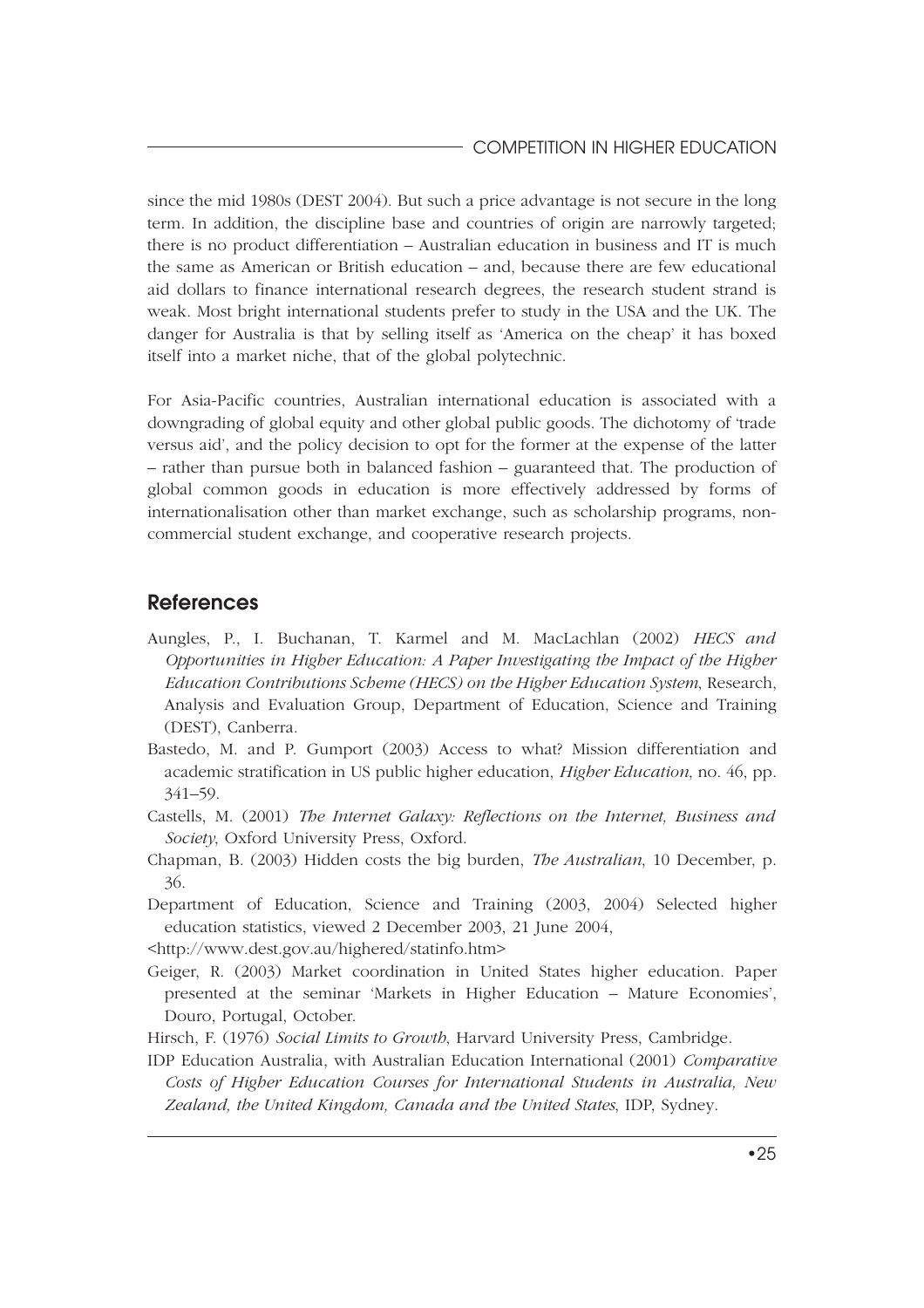- Institute for International Education (2003) Data on international education in the USA, viewed 11 December 2003, <http://www.iie.org/>
- James, R., G. Baldwin and C. McInnis (1999) *Which University? The Factors Influencing the Choices of Prospective Undergraduates*, Evaluations and Investigations Program, Higher Education Division, Department of Education, Science and Training (DEST), Canberra, viewed 21 June 2004,

<http://www.dest.gov.au/archive/highered/eippubs/99-3/whichuni.pdf>

- Linguasphere Observatory (2003) Data on world language use, viewed 15 July 2003, <http://www.linguasphere.org/>
- Marginson, S. (1997a) *Educating Australia: Government, Economy and Citizen Since 1960*, Cambridge University Press, Cambridge.
- Marginson, S. (1997b) *Markets in Education*, Allen and Unwin, Sydney.
- Marginson, S. (1999) Diversity and convergence in Australian higher education. *Australian Universities Review*, vol 42 (1), pp. 12–23.
- Marginson, S. (2002) Towards a politics of the enterprise university, in S. Cooper, J. Hinkson and G. Sharp, eds., *Scholars and Entrepreneurs: The University in Crisis*, Arena Publications, Melbourne.
- Marginson, S. and M. Considine (2000) *The Enterprise University: Power, Governance and Reinvention in Australia*, Cambridge University Press, Cambridge.
- Marginson, S. and E. Sawir (forthcoming) University leaders' strategies in the global environment: a comparative study of Universitas Indonesia and the Australian National University, *Higher Education* (accepted for publication).
- Marx, K. (1973) *Grundrisse: Foundation to the Critique of Political Economy*, Penguin, Harmondsworth.
- Marx, K. (1981) *Capital, Volume 3*, Penguin, Harmondsworth.
- Mazzarol, T., G. Soutar, D. Smart and S. Choo (2001) *Perceptions, Information and Choice: Understanding how Chinese Students Select a Country for Overseas Study*, Australian Education International, Canberra, viewed 15 July 2003, <www.dest.gov.au>
- Nelson, B. (2003a) *Higher Education: Report for 2003 to 2005 Triennium*, Department of Education, Science and Training, Canberra, viewed 10 February 2004,
- http://www.dest.gov.au/highered/he\_report/2003\_2005/pdf/triennium2003\_2005.pdf Nelson, B. (2003b) *Our Universities: Backing Australia's Future*, Commonwealth of Australia, Canberra, viewed 21 June 2004,

http://www.backingaustraliasfuture.gov.au/policy\_paper/policy\_paper.pdf

- Organization for Economic Cooperation and Development (2002) *International Mobility of the Highly Skilled*, OECD, Paris.
- Organization for Economic Cooperation and Development (2003) *Education at a Glance*, OECD, Paris.
- Shanghai Jiao Tong University Institute of Higher Education (2003), Academic ranking of world universities – 2003, viewed 22 May 2004, <http://ed.sjtu.edu.cn/ranking.htm>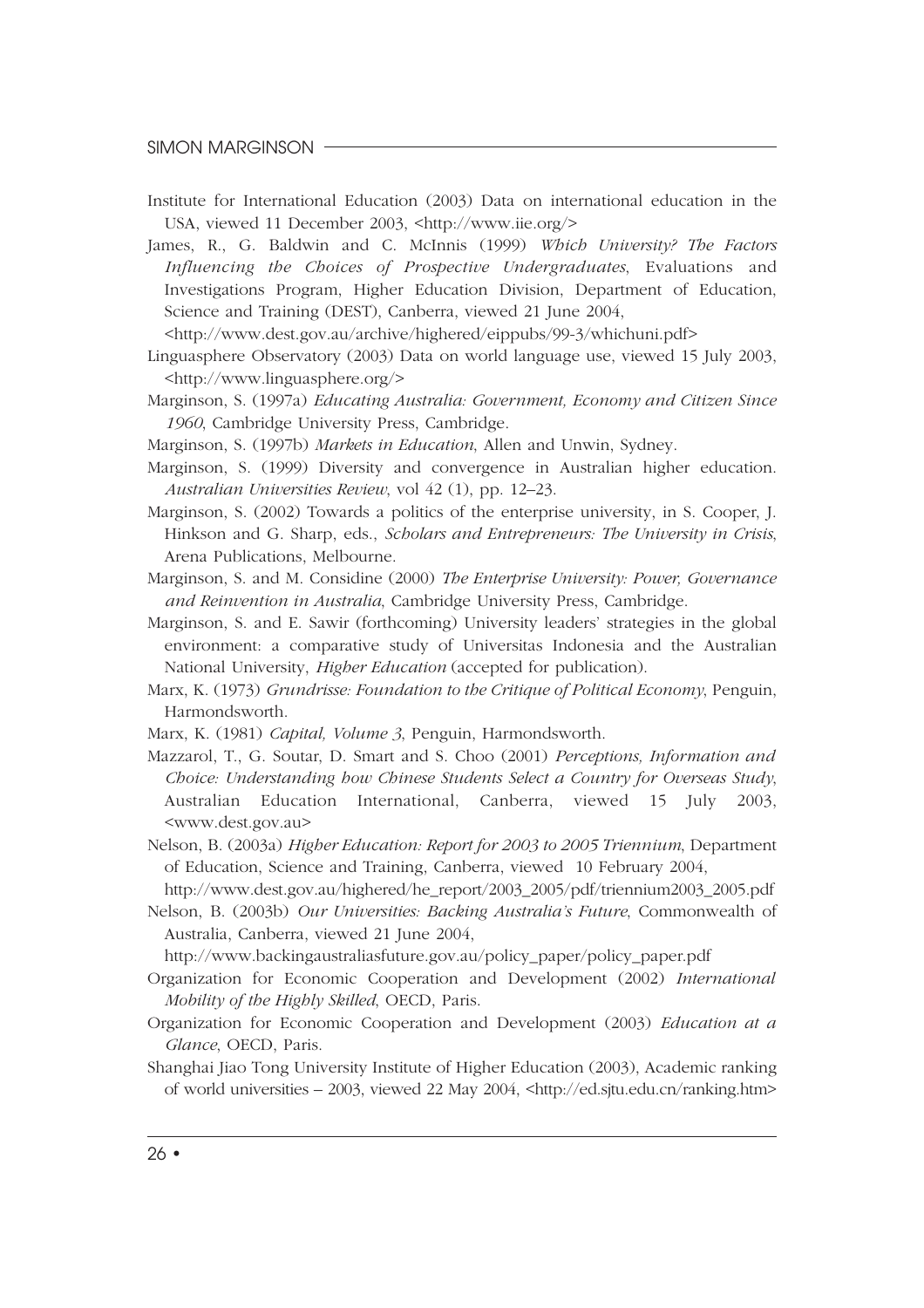Slaughter, S. and L. Leslie (1997) *Academic Capitalism*, Johns Hopkins Press, Baltimore.

- Tremblay, K. (2002) Student mobility between and towards OECD countries: a comparative analysis, in OECD, *International Mobility of the Highly Skilled*, OECD, Paris.
- *US News and World Report* (2003) America's best colleges, *US News and World Report*, special annual edition.
- Watson, L. (1999) *Survey of Private Providers in Australian Higher Education 1999,* 00/4, Evaluations and Investigations Program, Higher Education Division, Department of Education, Science and Training, Canberra, viewed 11 December 2003, <http://www.dest.gov.au/archive/highered/eippubs/eip00\_4/survey.pdf>

# **Notes**

- <sup>1</sup> This is a revised version of the Radford Lecture delivered to the NZARE/AARE Joint Conference, Auckland, New Zealand, 29 November to 3 December 2003.
- <sup>2</sup> The only break in the pattern was the doubling of Commonwealth Australian Research Council (ARC) and National Health and Medical Research Council (NHMRC) grants in the national innovation statement of 2001; but even there market principles were applied, in that the intense competition for research funding was expected to protect the public interest.
- <sup>3</sup> Institutions are reimbursed for an amount equivalent to the HECS obligations of their students, as part of government funding.
- <sup>4</sup> The Sandstone group here includes the Australian National University, Monash University and the University of New South Wales, although these are more recent post-Second World War foundations for which (following the architectural metaphor) the title 'Redbrick' might seem more appropriate. Redbricks is the term used in Marginson and Considine (2000). However, in popular usage the term 'Sandstones' has come to include these three, sharing as they do the prestige of the older foundations, and common membership of the elite segment in the 'Group of 8'. 5 For detailed discussion of the segments in the Australian system see Marginson
- and Considine (2000, pp. 175–232).
- <sup>6</sup> The IGS formula is income from research grants (60 per cent of the IGS), the number of higher degree research students (30 per cent) and publications over the previous two years (10 per cent): see Nelson (2003b, pp. 103–4).
- <sup>7</sup> For definition and discussion of segments see Marginson (1999), Marginson and Considine (2000, pp. 175–232).
- <sup>8</sup> The new fees/loans system from 2005 absorbs the PELS system of loans for feecharging postgraduate courses introduced in 2002.